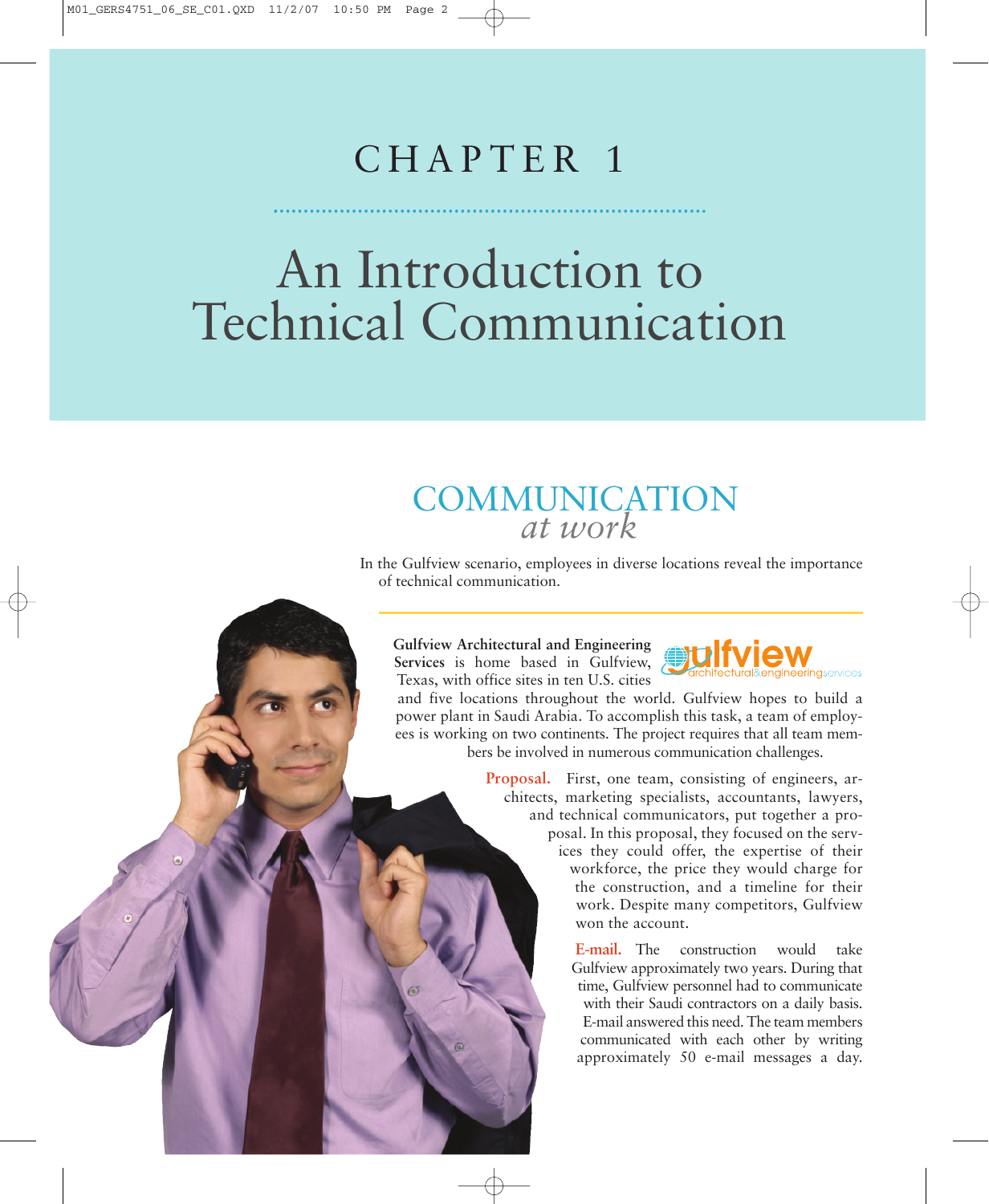# **Objectives**

When you complete this chapter, you will be able to

- 1. Define and understand technical communication.
- 2. Use many different channels of oral and written technical communication.
- 3. Understand the importance of technical communication.
- 4. Recognize the importance of teamwork in technical communication.
- 5. Deal with challenges to effective teamwork.
- 6. Resolve conflicts in collaborative projects.
- 7. Apply the checklist to team activities.

In these transmittals, the team members focused on construction permits, negotiated costs with vendors, changed construction plans, and asked questions and received answers. They also used these e-mail messages to build rapport with coworkers.

**Intranet Web Site and Corporate Blog.** To help all parties involved (those in Saudi Arabia as well as Gulfview employees throughout the United States), Gulfview's Information Technology Department built an intranet site and a blog geared specifically toward the power plant project. This firewall-protected site, open to Gulfview employees and external vendors associated with the project, helped all construction personnel submit online forms, get corporate updates, and access answers to frequently asked questions. Many of these FAQs were managed through online help screens with pull-down menus. The blog allowed employees to provide work journals, web logs in which they could comment on construction challenges and get feedback from other employees working with similar issues.

**Letters.** To secure and revise construction permits, Gulfview personnel had to write formal letters to government officials in Saudi Arabia. In addition, Gulfview employees had to write letters to vendors, asking for quotes.

**Reports.** Finally, all of the employees involved in the power plant project had to report on their activities. These included

- Progress reports providing updates on the project's status
- Incident reports when job-related accidents and injuries occurred
- Feasibility reports to recommend changes to the project's plan or scope
- Meeting minutes following the many team meetings

Like all companies engaged in job-related projects, Gulfview Architectural and Engineering Services spent much of its time communicating with a diverse audience. The challenges they faced involved teamwork, multicultural and multilingual concerns, a vast array of communication technologies, and a variety of communication channels.

Check out our quarterly **newsletters** TechCom E-Notes at www.prenhall.com/gerson for dot.com updates, case studies, insights from business professionals, grammar exercises, and facts about technical communication.

AN INTRODUCTION TO TECHNICAL COMMUNICATION **3**



#### **www.prenhall.com/gerson**

For more information about samples and activities, visit our companion Web site.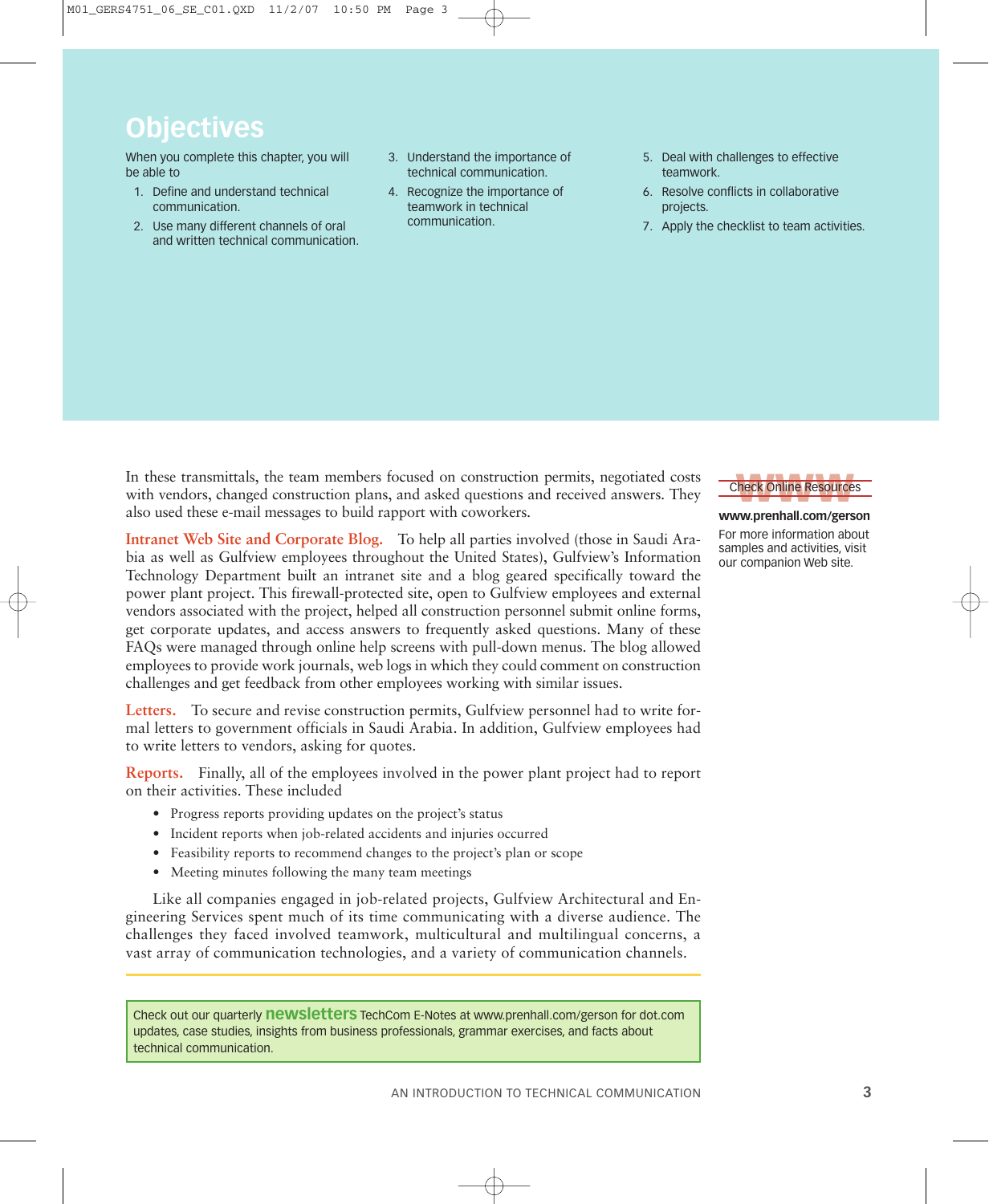### **WHAT IS TECHNICAL COMMUNICATION?**

*Technical communication* is written and oral communication for and about business and industry. Technical communication focuses on products and services—how to manufacture them, market them, manage them, deliver them, and use them.

Technical communication is composed primarily in the work environment for supervisors, colleagues, subordinates, vendors, and customers. As either a professional technical communicator, an employee at a company, or a consumer, you can expect to write the following types of correspondence for the following reasons (and many more).

- As a computer information systems (CIS) employee, you work at a 1-800 hotline helpdesk. A call comes from a concerned customer. Your job is to answer that client's questions and follow up with a *one-page e-mail* documenting the problem and your responses.
- You are a technical communicator, working in engineering, biomedical equipment manufacturing, the automotive industry, computer software development, or a variety of other job areas. Your job is to write *user manuals* to explain the steps for building a piece of equipment, performing preventative maintenance, or for shipping and handling procedures.
- As a trust officer in a bank, one of your jobs is to make proposals to potential clients. To do so, you must write a *20- to 30-page proposal* about your bank's services.
- You are a customer. You ordered an automotive part from a national manufacturer. Unfortunately, the part was shipped to you five days later than promised, it arrived broken, and you were charged more than the agreed-upon price. You need to write a *letter of complaint*.
- As the manager of a medical records reporting department, one of your major responsibilities is ensuring that your staff's training is up to date. After all, insurance rules and regulations keep changing. To document your department's compliance, you must write a monthly *progress report* to upper-level management.
- You are a webmaster. Your job is creating a corporate *Web site*, complete with *online help screens*. The Web site gives clients information about your locations, pricing, products and services, mission statement, and job openings. The dropdown help screens provide easy-to-access answers for both customer and employee questions.
- As an entrepreneur, you are opening your own computer-maintenance service (or services for HVAC repair, deck rebuilding, home construction, lawn care, or automotive maintenance). To market your company, you will need to write *fliers, brochures,* or *sales letters*.
- You have just graduated from college (or, you have just been laid off). It's time to get a job. You need to write a *resume* and a *letter of application* to show corporations what assets you will bring to their company.

### **COMMUNICATION CHANNELS**

Technical communication takes many different forms. Not only will you communicate both orally and in writing, but also you will rely on various types of correspondence and technology, dependent upon the audience, purpose, and situation. To communicate successfully in the workplace, you must adapt to many different channels of communication. Table 1.1 gives you examples of different communication channels, both oral and written.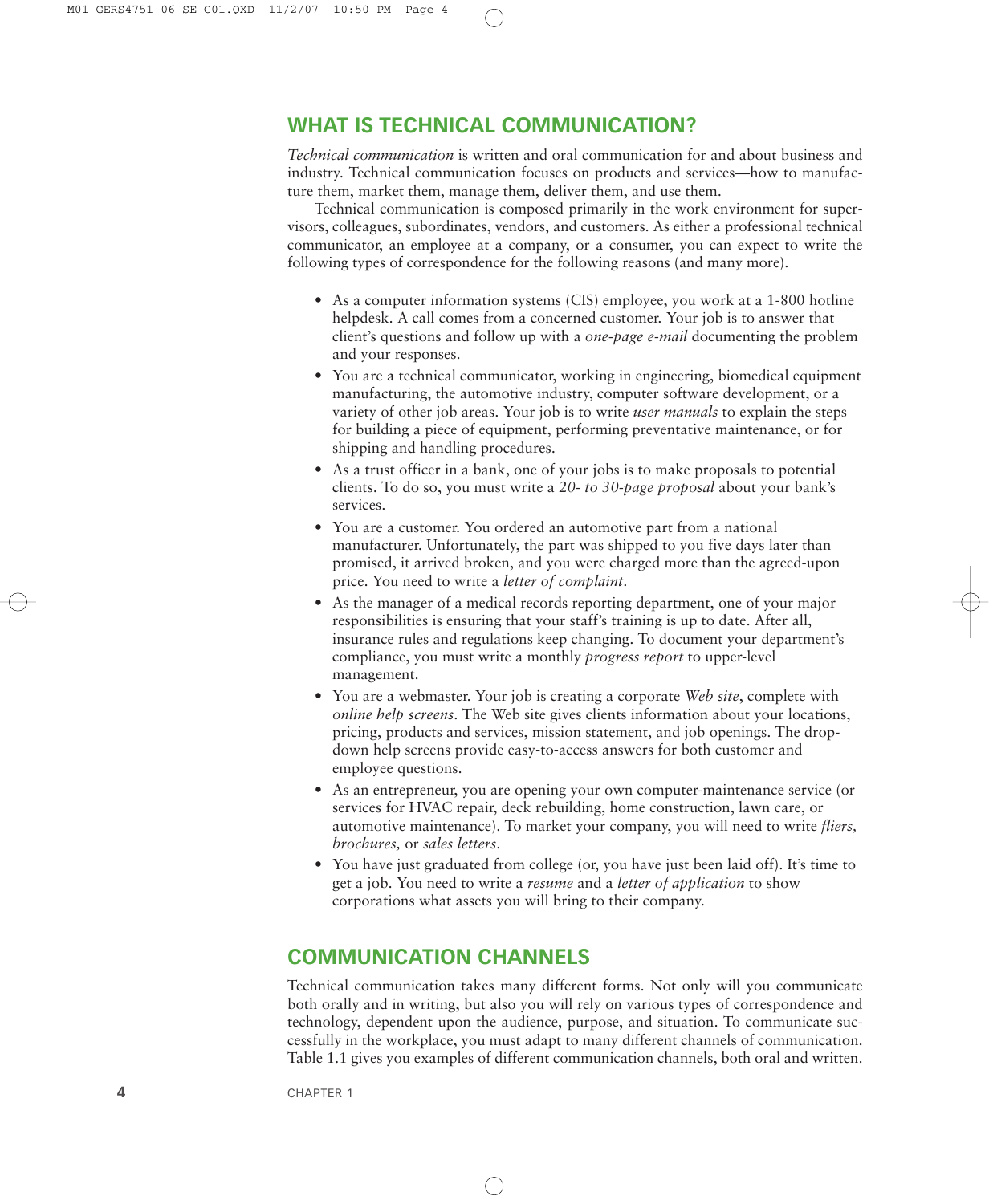Table 1.2 illustrates how different writers and speakers might use various channels to communicate effectively to both internal and external audiences. Internal audiences consist of the coworkers, subordinates, and supervisors in your workplace; external audiences consist of vendors, customers, and other workplace professionals.

Many communication channels overlap in terms of purpose and audience. If you are requesting information from a vendor, for example, you could write a letter, send an e-mail message, or make a telephone call. However, in other instances, communication channels are more exclusive. You would not want to communicate bad news such as layoffs, loss of benefits, or corporate closings—to employees by way of mass e-mail messages or televised reports. In these instances, face-to-face meetings would be more appropriate. A key to successful technical communication is choosing the right channel.



#### **TABLE 1.1 Communication Channels**

| <b>Written Communication Channels</b>               | <b>Oral Communication Channels</b>                              |
|-----------------------------------------------------|-----------------------------------------------------------------|
| $\bullet$ E-mail                                    | • Leading meetings                                              |
| • Memos                                             | • Conducting interviews                                         |
| • Letters                                           | • Making sales calls                                            |
| • Reports                                           | • Managing others                                               |
| • Proposals                                         | • Participating in teleconferences and videoconferences         |
| • Fliers                                            | • Facilitating training sessions                                |
| • Brochures                                         | • Participating in collaborative team projects                  |
| $\bullet$ Faxes                                     | • Providing customer service                                    |
| • Internet Web sites                                | • Making telephone calls                                        |
| • Intranet Web sites                                | • Leaving voice-mail messages                                   |
| • Extranet Web sites                                | • Making presentations at conferences or to civic organizations |
| • Instant Messaging                                 | • Participating in interpersonal communication at work          |
| • Blogging                                          | • Conducting performance reviews                                |
| • Job information (resumes, letters of application, |                                                                 |

follow-up letters, interviews)

AN INTRODUCTION TO TECHNICAL COMMUNICATION **5**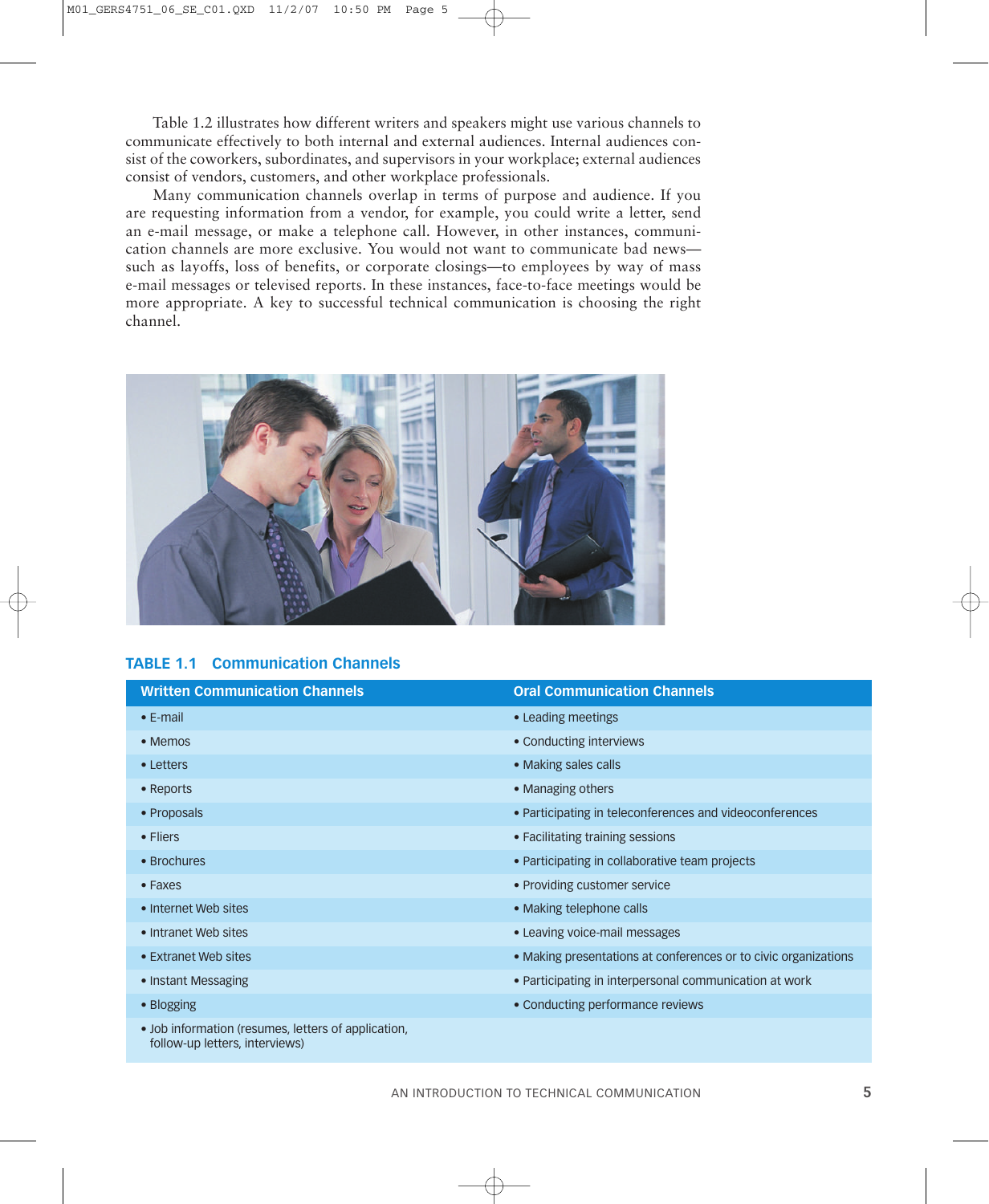|  | <b>TABLE 1.2 Communication Channels-Audience and Purpose</b> |  |  |  |
|--|--------------------------------------------------------------|--|--|--|
|--|--------------------------------------------------------------|--|--|--|

| <b>Writers/Speakers</b>                                                            | <b>Type of</b><br><b>Communication and</b><br><b>Communication</b><br><b>Channel</b> | <b>Purposes</b>                                                                       | <b>Internal or</b><br><b>External</b> |
|------------------------------------------------------------------------------------|--------------------------------------------------------------------------------------|---------------------------------------------------------------------------------------|---------------------------------------|
| Human<br>resources/Training                                                        | Instructions-either hard copy<br>or online (Internet, intranet,<br>extranet)         | Help employees and staff<br>perform tasks                                             | Internal                              |
| Marketing personnel                                                                | Brochures, sales letters,<br>blogs, and phone calls                                  | Promote new products or<br>services                                                   | External                              |
| <b>Customers</b>                                                                   | Inquiry or complaint<br>letters or phone calls                                       | Ask about/complain<br>about products or services                                      | External                              |
| <b>Quality assurance</b>                                                           | Investigative, incident,<br>or progress reports                                      | Report to regulatory<br>agencies about events                                         | External                              |
| <b>Vendors</b>                                                                     | Newsletters, phone<br>calls, and e-mail                                              | Update clients on new<br>prices, products, or services                                | External                              |
| Management                                                                         | Oral presentations to<br>department staff                                            | Update employees on<br>mergers, acquisitions,<br>layoffs, raises, or site relocations | Internal                              |
| Everyone (management,<br>employees, clients,<br>vendors, governmental<br>agencies) | E-mail, blogging, Web<br>sites, and instant<br>messaging                             | All conceivable purposes                                                              | Internal and<br>External              |





To clarify the use of different technical communication channels, look at Figure 1.1. In a 2004 survey of approximately 120 companies employing over 8 million people, the National Commission on Writing found that employees "almost always" use different forms of writing, including e-mail messages, PowerPoint, memos, letters, and reports ("Writing: A Ticket to Work" 2007, 11).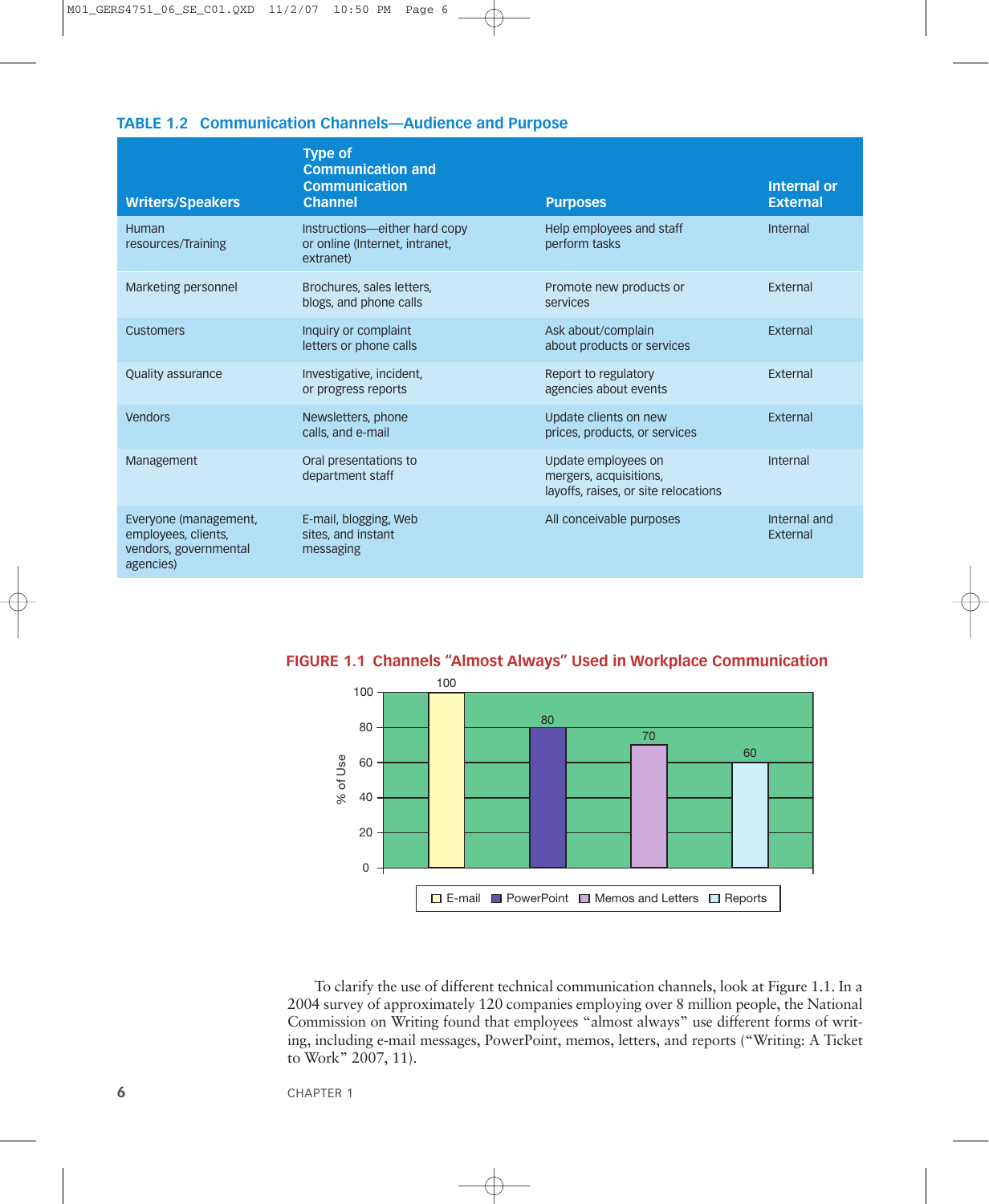# **THE IMPORTANCE OF TECHNICAL COMMUNICATION**

The National Commission on Writing concluded that "in today's workplace writing is a 'threshold skill' for hiring and promotion among salaried . . . employees. Survey results indicate that writing is a ticket to professional opportunity, while poorly written job applications are a figurative kiss of death" ("Writing: A Ticket to Work" 2007, 3). Technical communication is a significant factor in your work experience for several reasons.

### **Business**

Technical communication is not a frill or an occasional endeavor. It is a major component of the work environment. Through technical correspondence, employees

- Maintain good customer-client relations (follow-up letters).
- Ensure that work is accomplished on time (directive memos or e-mail).
- Provide documentation that work has been completed (progress reports).
- Generate income (sales letters, brochures, and fliers).
- Keep machinery working (user manuals).
- Ensure that correct equipment is purchased (technical descriptions).
- Participate in teleconferences or videoconferences (oral communication).
- Get a job (resumes).
- Define terminology (online help screens).
- Inform the world about a company's products and services (Internet Web sites and blogs).

#### **Time**

In addition to serving valuable purposes in the workplace, technical communication is important because it requires your time. Across all professions, workers spend nearly onethird of their time writing (31 percent). Figure 1.2 shows that 43 percent of the respondents to a survey spend between 11 and 30 percent of their time writing. Another 26 percent of respondents spend between 31 and 50 percent of their time writing (Miller et al. 1996, 10).



#### **FIGURE 1.2 Time Spent Writing**

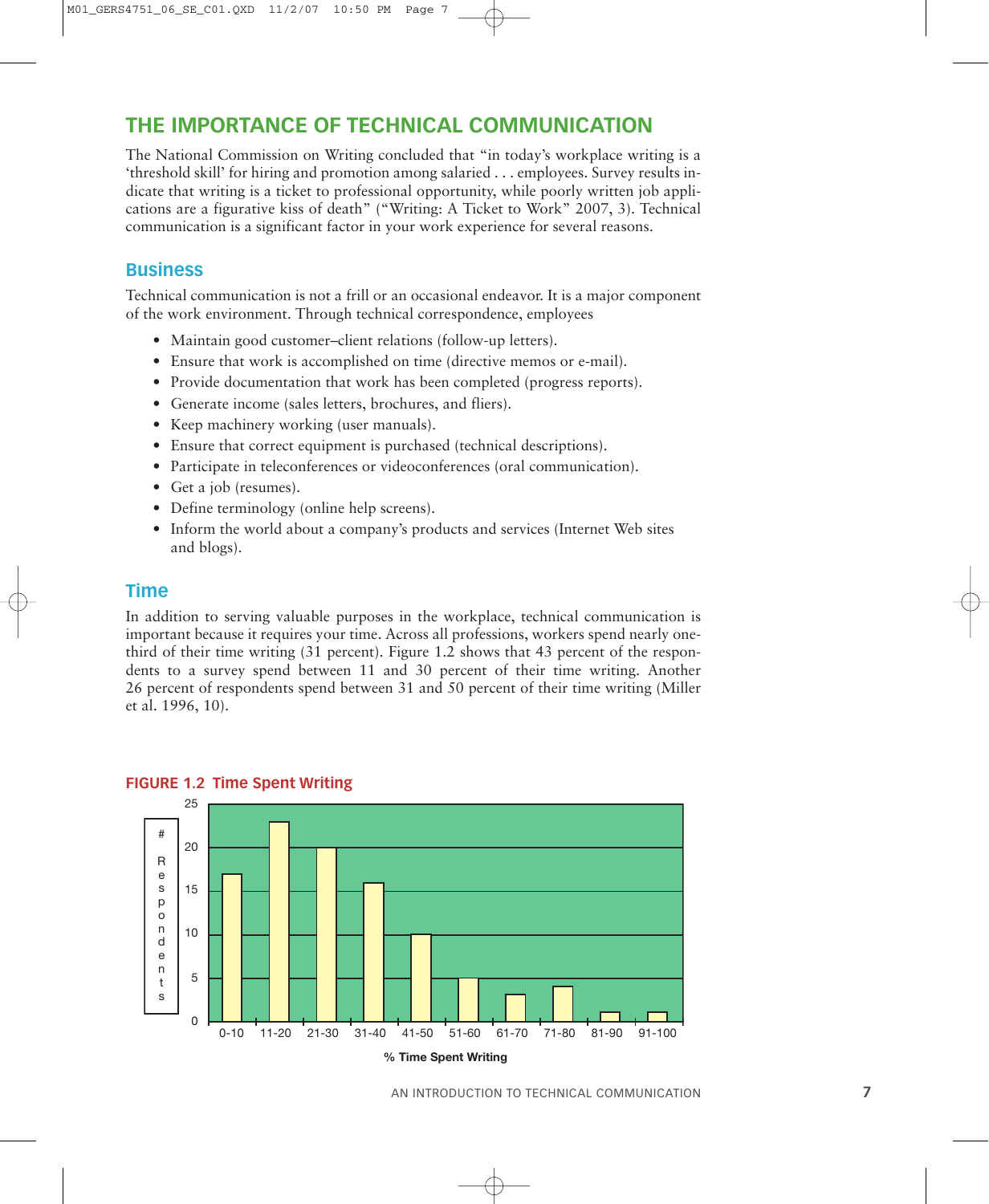The 31 percent of time spent writing on the job is only a base number—an average across the board. Generally speaking, new hires might spend less time writing on the job. As a supervisor, you will spend more time directing your subordinates through written correspondence.

#### **Money**

You have heard it before—time is money. Here are three simple ways of looking at the cost of your technical communication.

- **Cost of correspondence**—A study by Dartnell's Institute of Business Research says that the "average cost of producing and mailing a letter is \$19.92" ("Business Identity" 2004). That amount factors in the time it takes a worker to write the letter as well as the cost of the paper, printing, and stamp. If one letter costs almost \$20, imagine how much an entire company's correspondence might cost annually, including every employee's e-mail, letters, memos, and reports.
- **Percentage of salary**—Consider how much of your salary is being paid for your communication skills. Let's say you make \$35,000 a year. If you are spending 31 percent of your time writing, then your company is paying you approximately \$10,850 just to write. That does not include the additional time you spend on oral communication.

If you are not communicating effectively on the job, then you are asking your bosses to pay you a lot of money for substandard work. Your time spent communicating, both in writing and orally, is part of your salary—and part of your company's expenditures.

- **Cost of training**—Corporations spend money to improve their employees' writing skills. The National Commission on Writing for America's Families, Schools, and Colleges reported, "More than 40 percent of responding firms offer or require training for salaried employees with writing deficiencies. 'We're likely to send out 200–300 people annually for skills upgrade courses like "business writing" or "technical writing," said one respondent.' Based on survey responses, the Commission estimates that remedying deficiencies in writing costs American corporations as much as \$3.1 billion annually" ("Writing Skills" 2005).
- **Generating income**—Your communication skills do more than just cost the company money; these talents can earn money for both you and the company. A well-written sales letter, flier, brochure, proposal, or Web site can generate corporate income. Effectively written newsletters to clients and stakeholders can keep customers happy and bring in new clients. Good written communication is not just part of your salary—it helps pay your wages.

#### **Interpersonal Communication**

A major component of a successful company is the environment it develops, the tone it expresses, the atmosphere it creates. Successful companies know that effective communication, both written and oral, creates a better workplace. These "soft skills" make customers want to shop with you and employees work for you.

Your technical communication reflects something about you. E-mail messages, letters, memos, or telephone skills are a photograph of you and your company. If you write well, you are telling your audience that you can think logically and communicate your thoughts clearly. When your writing is grammatically correct, or when your telephone tone of voice is calm and knowledgeable, you seem professional to your audience. Technical communication is an extension of your interpersonal communication skills. Coworkers or customers will judge your competence based on what you say and how you say it.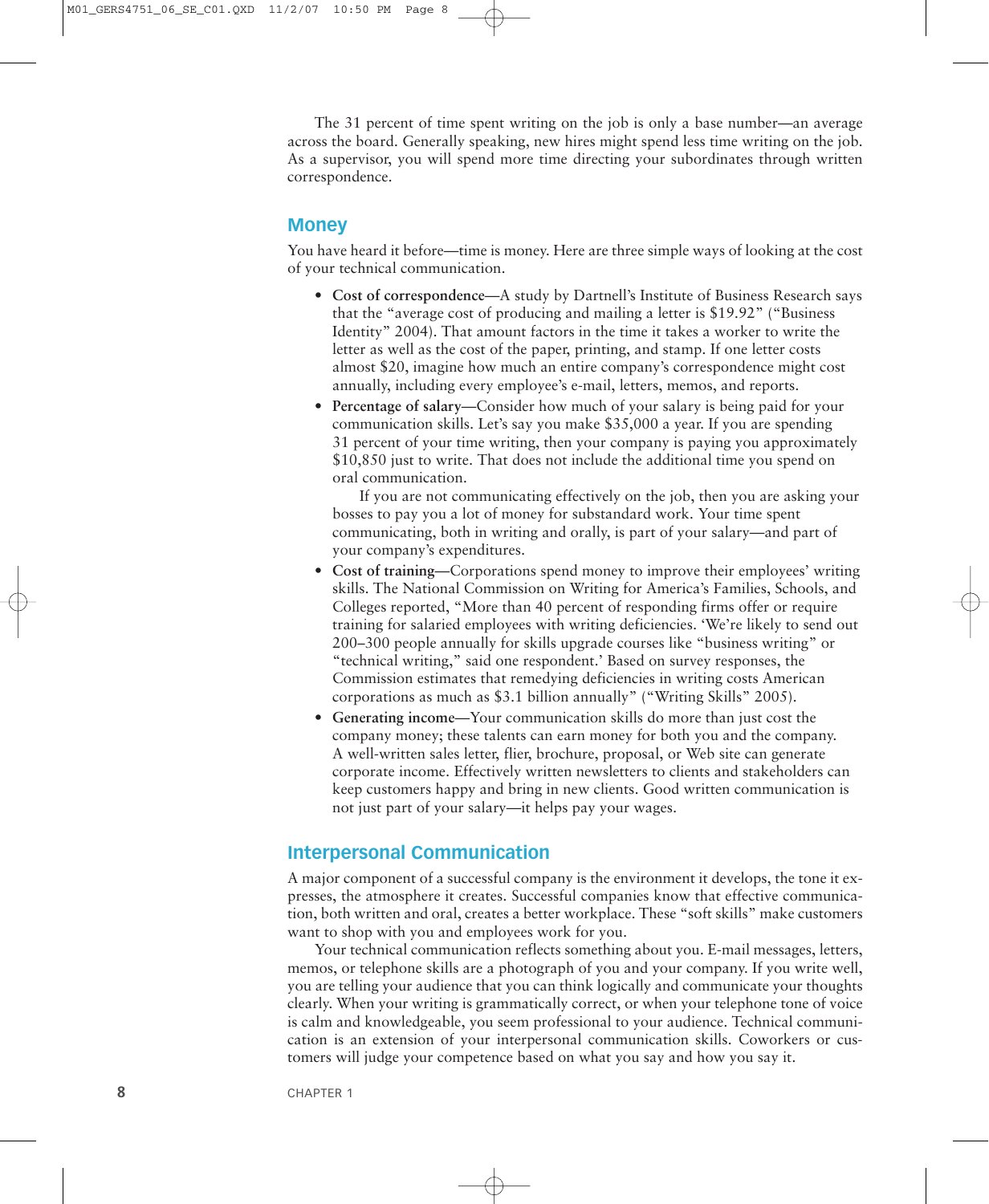# **THE IMPORTANCE OF TEAMWORK**

Companies have found that teamwork enhances productivity. Teammates help and learn from each other. They provide checks and balances. Through teamwork, employees can develop open lines of communication to ensure that projects are completed successfully.

#### **Collaboration**

In business and industry, many user manuals, reports, proposals, PowerPoint presentations, and Web sites are team written. Teams consist of engineers, graphic artists, marketing specialists, and corporate employees in legal, delivery, production, sales, accounting, and management. These collaborative team projects extend beyond the company. A corporate team also will work with subcontractors from other corporations. The collaborative efforts include communicating with companies in other cities and countries through teleconferences, faxes, and e-mail. Modern technical communication requires the participation of "communities of practice": formal and informal networks of people who collaborate on projects based on common goals, interests, initiatives, and activities (Fisher and Bennion 2005, 278).

The National Association of Colleges and Employers lists the "Top Ten Skills Employers Want" (see Figure 1.3). Notice how interpersonal, teamwork, oral communication, and written communication skills take precedence over other abilities.

#### **The Problems with "Silo Building"**

Working well with others requires collaboration versus "silo building." The *silo* has become a metaphor for departments and employees that behave as if they have no responsibilities outside their areas. They build bunkers around themselves, failing to collaborate with others. In addition, they act as if no other department's concerns or opinions are valuable.

#### **FIGURE 1.3 Top Ten Qualities/Skills Employers Want**

| Skill                                                                                            | Rating |
|--------------------------------------------------------------------------------------------------|--------|
| 1. Communication Skills (Verbal and Written)                                                     | 4.7    |
| 2. Honesty/Integrity                                                                             | 4.7    |
| 3. Teamwork Skills (work well with others)                                                       | 4.6    |
| 4. Strong Work Ethic                                                                             | 4.5    |
| 5. Analytical Skills                                                                             | 4.4    |
| 6. Flexibility/Adaptability                                                                      | 4.4    |
| 7. Interpersonal Skills (relate well to others)                                                  | 4.4    |
| 8. Motivation/Initiative                                                                         | 4.4    |
| 9. Computer Skills                                                                               | 4.3    |
| 10. Detail Oriented                                                                              | 4.3    |
| (5-point scale, where $1 = \text{not}$ at all important and $5 = \text{extremely}$<br>important) |        |

*(Source: National Association of Colleges and Employers: Job Outlook 2006 Student Version)*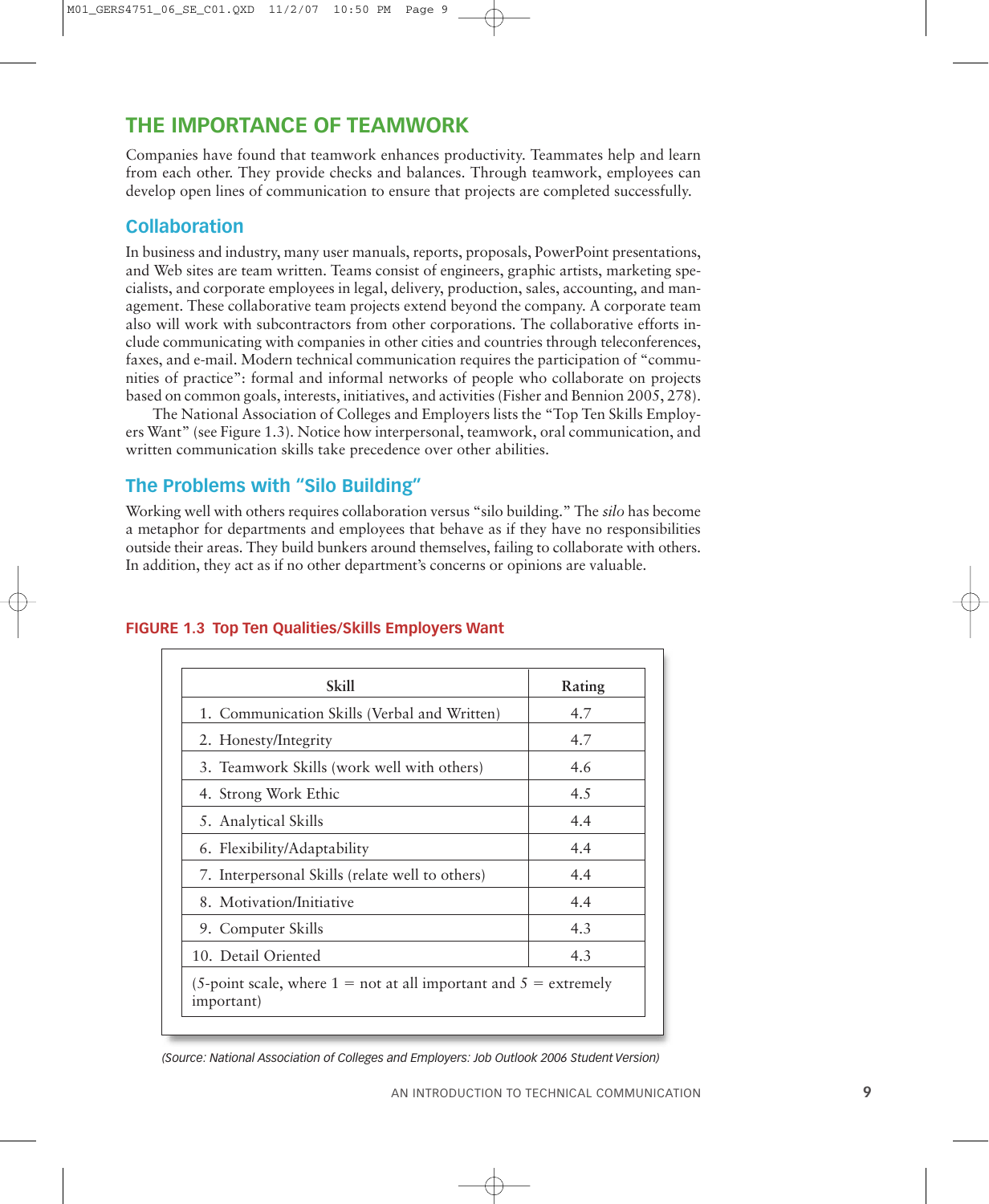

Such "stand-alone" departments or people isolate themselves from the company as a whole and become inaccessible to other departments. They "focus narrowly" (Hughes 2003, 9), which creates problems. Poor accessibility and poor communication "can cause duplicate efforts, discourage cooperation, and stifle cross-pollination of ideas" (Hughes 2003, 9).

To be effective, companies need "open lines of communication within and between departments" (Hughes 2003, 9). The successful employee must be able to work collaboratively with others to share ideas. In the workplace, teamwork is essential.

#### **Why Teamwork Is Important**

Teamwork benefits employees, corporations, and consumers. By allowing all constituents a voice in project development, teamwork helps to create effective workplaces and ensures product integrity.

**Diversity of Opinion.** When you look at problems individually, you tend to see issues from limited perspectives—*yours*. In contrast, teams offer many points of view. For instance, if a team has members from accounting, public relations, customer service, engineering, and information technology, then that diverse group can offer diverse opinions. You should always look at a problem from various angles.

**Checks and Balances.** Diversity of opinion also provides the added benefit of checks and balances. Rarely should one individual or one department determine outcomes. When a team consists of members from different disciplines, those members can say, "Wait a minute. Your idea will negatively impact my department. We had better stop and reconsider."

**Broad-Based Understanding.** If decisions are made in a silo, by a small group of likeminded individuals, then these conclusions might surprise others in the company. Surprises are rarely good. You always want buy-in from the majority of your stakeholders. An excellent way to achieve this is through team projects. When multiple points of view are shared, a company benefits from broad-based knowledge. Improved communication allows people to see the bigger picture.

**Empowerment.** Collaboration gives people from varied disciplines an opportunity to provide their input. When groups are involved in the decision-making process, they have a stake in the project. This allows for better morale and productivity.

**Team Building.** Everyone in a company should have the same goals—corporate success, customer satisfaction, and quality production. Team projects encourage shared visions, a better work environment, a greater sense of collegiality, and improved performance. Employees can say, "We are all in this together, working toward a common goal."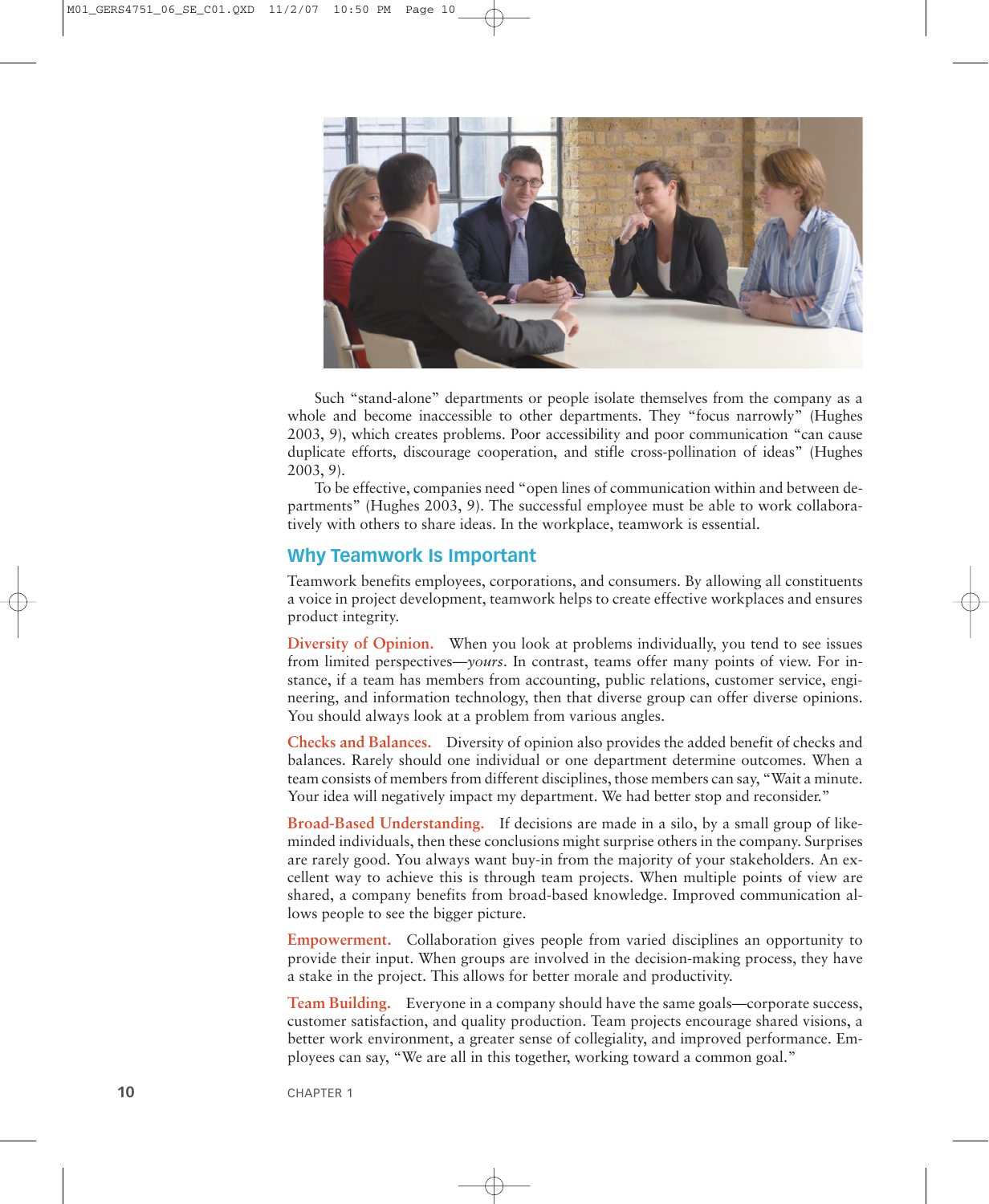# **SPOTLIGHT**

#### **Using a variety of communication channels to achieve collaboration**

**Rob Studin** is the Executive Director of Financial Advisory Services for Lincoln Financial Advisors (LFA). Home based in Philadelphia, LFA's 3,000 advisors and employees provide fee-based financial planning for clients, including "Estate Planning, Investment Planning, Retirement Planning Strategies and Business Owner Planning" (http://www.lfg.com/).

LFA uses four electronic oral communication channels to ensure a consistent, collaborative workforce: teleconferences, videoconferences, webinars, and LFA's Virtual University.

- **Teleconferences:** Rob, who works in LFA's Birmingham office, has six key managers who work in San Francisco, Salt Lake City, Cleveland, Columbus, Rochester, and Baltimore. To communicate with his dispersed team members, "we have a conference call just to touch base. Sometimes we have a formal agenda, and sometimes I just ask, 'What's going on guys?' A casual, weekly teleconference allows us to stay up to date on issues facing us individually or as a group. We collectively understand that six heads are better than one for problem solving."
- **Videoconferences:** You can't communicate effectively with 3,000 people on the telephone. While teleconferencing works well for Rob and smaller groups, when LFA needs to communicate to all of its employees and/or advisors about corporate-wide issues that affect policy, budget, personnel, and strategic planning, face-to-face meetings might be the optimum solution. However, transporting 3,000 people to a central location is neither time efficient nor cost effective. A three-hour meeting might require two days of travel plus hotel, food, and air fares. To save time and money, LFA uses videoconferences.
- **Webinars:** Videoconferences create at least three challenges for LFA employees. First, to participate in a videoconference, the employees must be in a room fitted with LFA's companywide videoconference system. Second, if many people are in the audience and seated at a distance from the TV screen, visibility/readability can be an obstacle. Finally, videoconferences don't allow the audience any hands-on opportunity to practice new skills. Webinars solve these corporate communication challenges. All an individual needs to participate in an online seminar is a computer.
- **LFA's Virtual University:** Most of LFA's webinars are synchronous. All employees are asked to log on at a given time while a webinar host runs the training program. Inevitably, however, an employee can't participate in the webinar when it is initially presented. LFA has solved this problem. Their Virtual University offers asynchronous "training on demand." All training videoconferences and all webinars are recorded and archived. By accessing LFA's passwordprotected www.LFAplanner.com site, advisors and employees can retrieve training materials at their convenience.

Rob says that he spends approximately 50 percent of his work time communicating via e-mail messages, telephone calls, and teleconferences. For efficiency, cost savings, and consistent communication to a geographically dispersed workforce, LFA has found that multiple, electronic channels help team members achieve their communication goals.

# **DIVERSE TEAMS . . . DISPERSED TEAMS**

Collaborative projects will depend on diverse team members and dispersed team members.

#### **Diverse Teams**

Teams will be diverse, consisting of people from different areas of expertise. Your teams will be made up of engineers, graphic artists, accountants, technical communicators, financial advisors, human resource employees, and others. In addition, the team will consist of people who are different ages, genders, cultures, and races.

#### **Diversity**

See Chapter 3 for more discussion of diversity.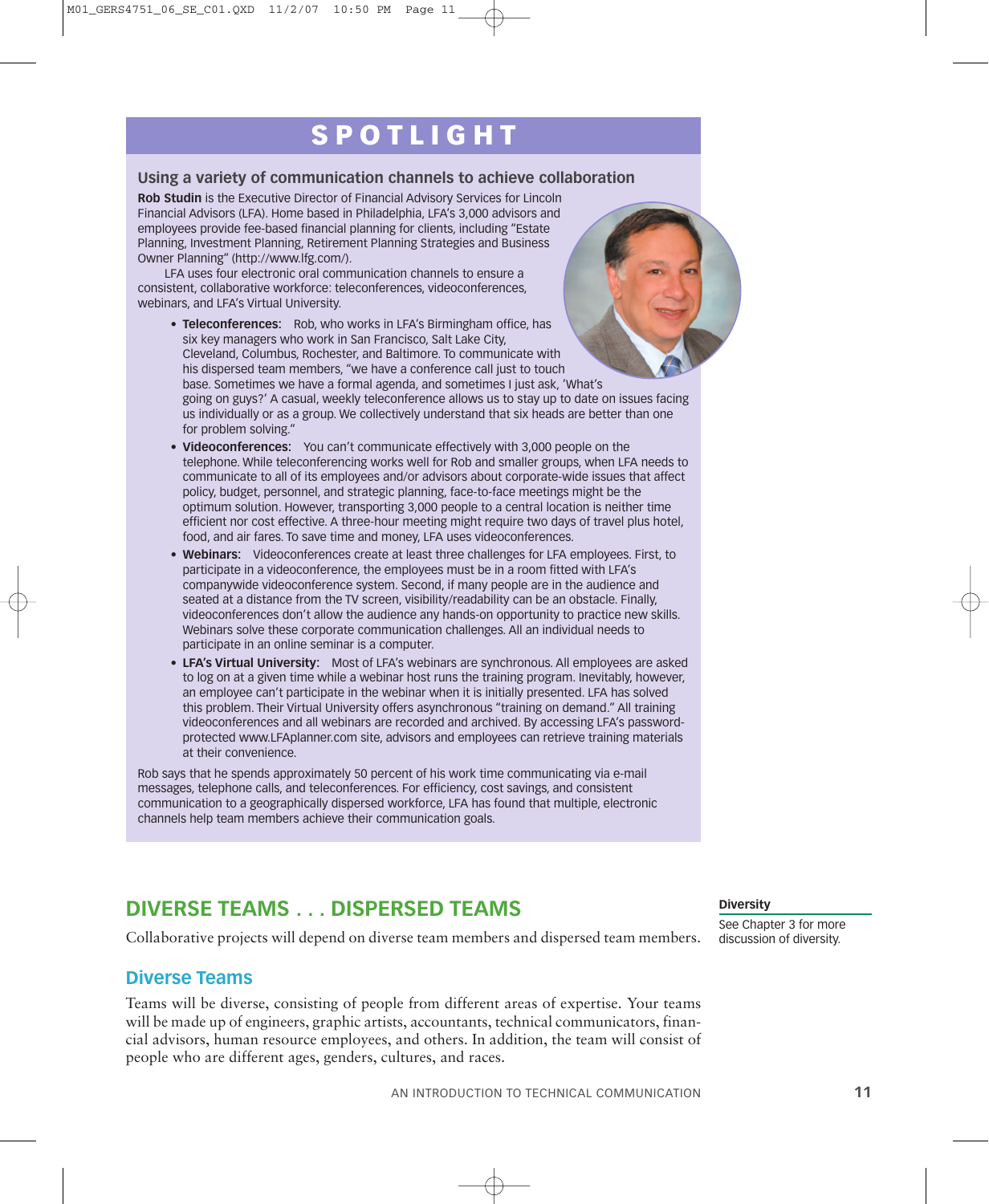#### **Dispersed Teams**

In a global economy, members of a team project might not be able to work together, face to face. Team members might be located across time and space. They could work in different cities, states, time zones, countries, or different shifts. For example, you might work for your company in New York, while members of your team work for the company at other sites in Chicago, Denver, and Los Angeles. This challenge to collaboration is compounded when you also must team with employees at your company's sites in India, Mexico, France, and Japan. According to a 2005 report, 41 percent of employees at the top international corporations live outside the borders of their company's home country (Nesbitt and Bagley-Woodward 2006, 25).

#### **Using Groupware to Collaborate in Virtual Teams**

When employees are dispersed geographically, getting all team members together would be costly in terms of time and money. Companies solve this problem by forming virtual, remote teams that collaborate using electronic communication tools called *groupware*. Groupware consists of software and hardware that helps companies reduce travel costs, allows for telecommuting, and facilitates communication for employees located in different cities and countries.

Groupware includes the following types of hardware and software (Nesbitt and Bagley-Woodward 2006, 28).

- Electronic conferencing tools such as webinars, listservs, chat systems, message and discussion boards, videoconferences, and teleconferences.
- Electronic management tools, such as Digital Dashboards, project management software that schedules, tracks, and charts the steps in a project; Microsoft Outlook's electronic calendaring, which allows you to send a meeting request to dispersed team members, check the availability of meeting attendees, reschedule meetings electronically, forward meeting requests, and cancel a meeting—without ever visiting with your team members face to face.
- Electronic communication tools for writing and sending documents, such as instant messaging, e-mail, blogs, intranets and extranets, and wikis.

#### **Collaborative Writing Tools**

**Wikis.** What's a wiki? The latest in technology geared toward collaborative writing is a wiki. A wiki "is a website that allows the visitors . . . to easily add, remove, and otherwise edit and change available content, and typically without the need for registration. This ease of interaction and operation makes a wiki an effective tool for mass collaborative authoring" ("Wiki" 2007). In addition, wikis let collaborative writers track "the history of a document as it is revised." Whenever a team member edits text in the "wiki, that new text becomes the current version, while older versions are stored" (Mader 2005). The largest example of a wiki is *Wikipedia*, "the free encyclopedia that anyone can edit. Wikipedia is an encyclopedia collaboratively written by many of its readers" ("What Is Wikipedia?" 2007).

Wikis have entered the workplace. Prentice Hall, the world's largest publishing company, is using wiki technology to create a community-written textbook. *We Are Smarter Than Me* is the first networked book on business. Collaborators used wiki technology to write a "book on how the emergence of community and social networks will change the future rules of business" ("We Are Smarter than Me" 2006).

#### **Who's Using Wikis?**

Many companies use wikis for collaborative writing projects. **Yahoo** uses a wiki. Eric Baldeschwieler, director of software development of Yahoo!, says, "Our development team includes hundreds of people in various locations all over the world, so web collaboration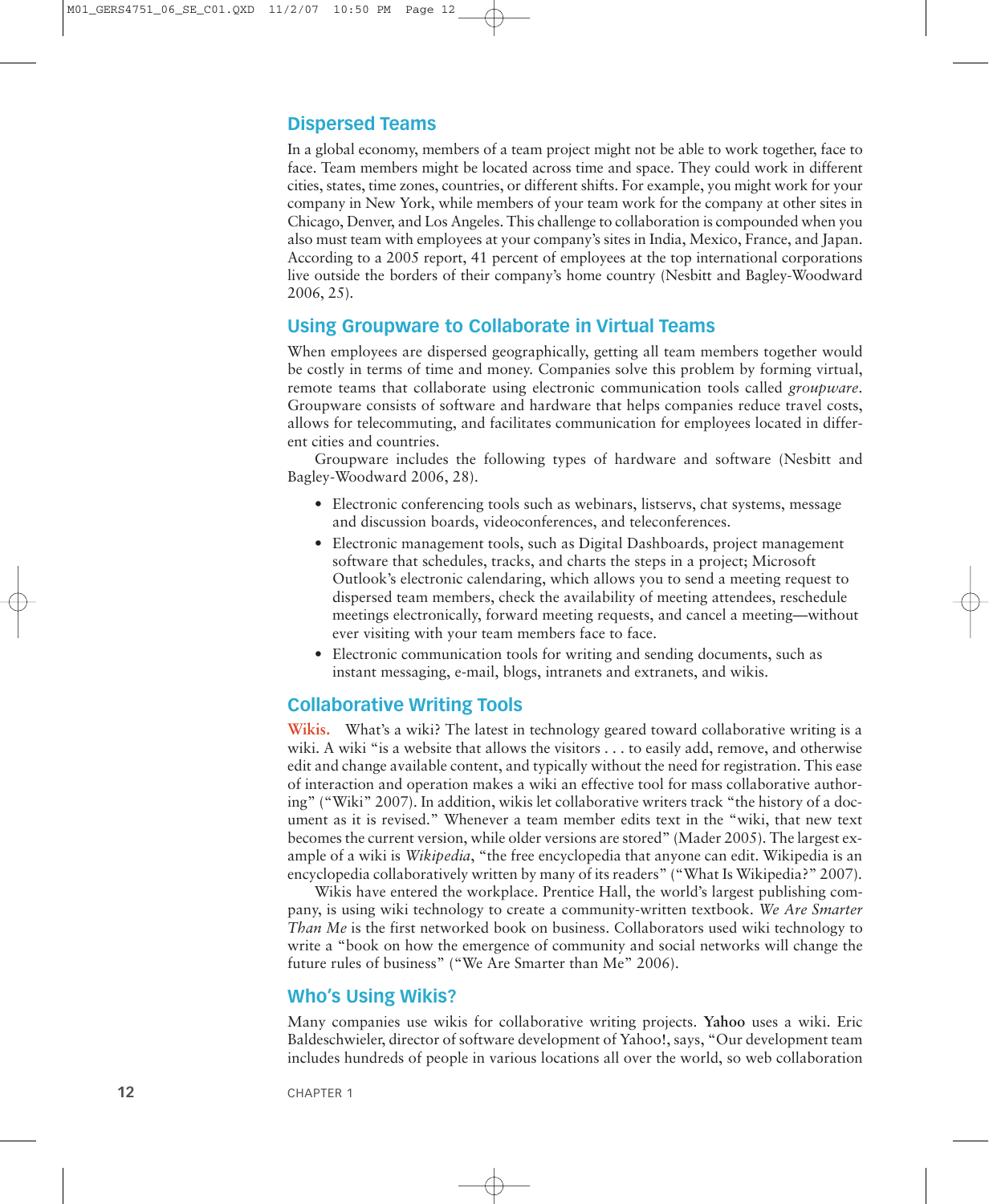is VERY important to us." **Cmed** runs pharmaceutical clinical trials and develops new technology. In this heavily regulated environment, wikis "improved communication and increased the quantity (and through peer review, the quality) of documentation." **Cingular Wireless** "project managers have been encouraged to utilize the site for any issues needing collaborating efforts in lieu of emails." **Disney** uses a wiki "for an engineering team that was rearchitecting the Go.com portal. During this time we found TWiki to be a very effective means of posting and maintaining development specs and notes as well as pointers to resources." **Texas Instrument's** "India design centre" uses Wikis to manage all project-specific information, such as documenting ideas, plans, and status; sharing information with other teams across various work sites; and updating information and content to team members ("Twiki" 2007).

#### **How Can You Use a Wiki?**

In your dispersed teams, whether virtual, remote, or mobile, you might use wikis in the following ways to create collaborative documents.

- **Create Web sites.** Wikis help team members easily add pages, insert graphics, create hyperlinks, and add simple navigation.
- **Project development with peer review.** A wiki makes it easy for team members to write, revise, and submit projects, since all three activities can take place in the wiki.
- **Group authoring.** Wikis allow group members to build and edit a document. This creates a sense of community within a group, allows group members to build on each other's work, and provides immediate, asynchronous access to all versions of a document.
- **Track group projects.** Each wiki page lets you track how group members are developing their contributions. The wiki also lets you give feedback and suggest editorial changes.

Figures 1.4, 1.5, and 1.6 are illustrations of a wiki, edited text in a wiki, and a record of edited versions.

#### **FIGURE 1.4 Wiki Page**

| What the audience sees when<br>By clicking on "Edit page," any<br>the wiki is first opened.<br>team member can revise the text.                                                                                                                                                                                                                                                                                                                                                                                                                                                                                                 |                                                                                                                                                                                      |
|---------------------------------------------------------------------------------------------------------------------------------------------------------------------------------------------------------------------------------------------------------------------------------------------------------------------------------------------------------------------------------------------------------------------------------------------------------------------------------------------------------------------------------------------------------------------------------------------------------------------------------|--------------------------------------------------------------------------------------------------------------------------------------------------------------------------------------|
| How To Save Documents on a Flash Drive<br>technicalwrike                                                                                                                                                                                                                                                                                                                                                                                                                                                                                                                                                                        | search here                                                                                                                                                                          |
| Edit page<br>New page<br><b>Comments</b><br>Files<br>Home                                                                                                                                                                                                                                                                                                                                                                                                                                                                                                                                                                       | Log out > Add features > Settings + Help                                                                                                                                             |
| Floppies are gone. Disks are dangerous (too easily corrupted and broken) and too small (1.44 MB won't<br>save anything anymore). The answer? Flash drives. Even a "small" flash drive can save up to 512 MB of<br>data, equal to 500 old, fashioned disks!<br>How do you save documents on a flash drive? Follow these steps to find out.<br>1. Insert your flash drive in the appropriate USB port (either on the side or back of your laptop or in the<br>back or front of your PC).<br>2. Access the flash drive through the "My Computer" icon on your desktop or by clicking on "Start" and<br>scrolling to "My Computer." | <b>Quick Start Recent Activity</b><br>SideBar<br>Create a new page<br>Create a dassroom<br>Create a syllabus<br>Create a group project<br>Use another template<br><b>Take a tour</b> |
| 3. In "My Computer," double click on "Removable Disk."                                                                                                                                                                                                                                                                                                                                                                                                                                                                                                                                                                          | [edit]                                                                                                                                                                               |
| 4. When your flash drive opens, oaste in file or files you want to save.                                                                                                                                                                                                                                                                                                                                                                                                                                                                                                                                                        |                                                                                                                                                                                      |
| New page<br><b>Add features</b><br>Edit page                                                                                                                                                                                                                                                                                                                                                                                                                                                                                                                                                                                    |                                                                                                                                                                                      |

*Reprinted with permission of PBWiki.*

#### **DOT-COM UPDATES**

Where to create easy-touse/free wiki sites:

- http://www.wikispaces. com
- http://www.pbwiki.com Sample wiki:

- http://www.wikihow. com/Main-Page
- Definitions of "Wiki"
- http://wiki.org/wiki.cgi? WhatIsWiki
- http://twiki.org/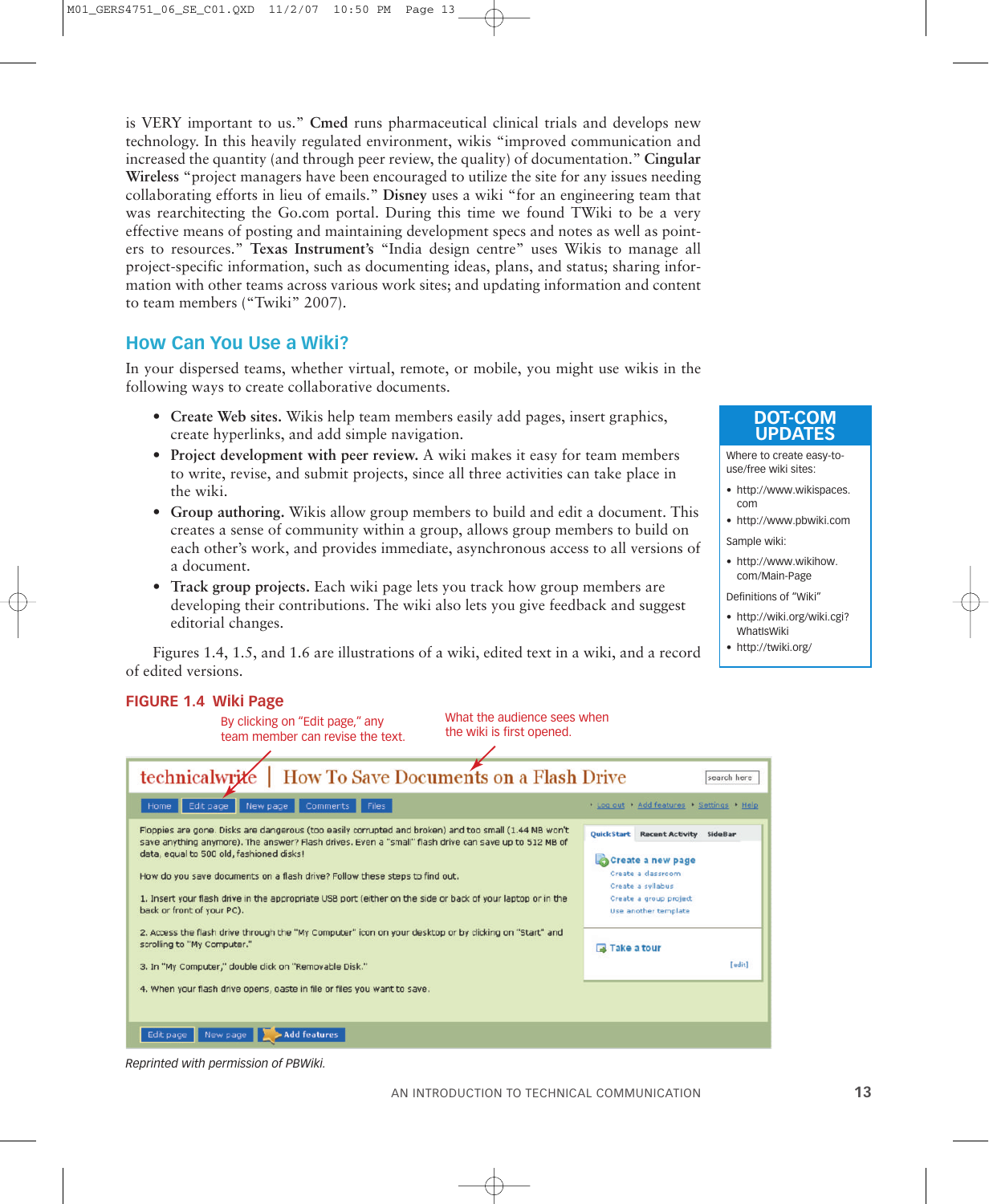#### **FIGURE 1.5 Wiki in "Edit" Mode**

The "editing" screen allows team members to add, delete, and enhance text (by bolding, italicizing, underlining, adding bullets, etc.,) just as in a Word document.



*Reprinted with permission of PBWiki.*

#### **FIGURE 1.6 Record of Edited Versions**

This screen allows team members to compare all versions of the text, thus seeing what has been added, deleted, or enhanced.

| technicalwrite FindPage                                                                                    | search here                            |
|------------------------------------------------------------------------------------------------------------|----------------------------------------|
| Files<br>Home                                                                                              | Log out Add features / Settings / Help |
| search                                                                                                     |                                        |
| $\Box$ case-sensitive                                                                                      |                                        |
| Revisions of How To Save Documents on a Flash Drive (4):                                                   |                                        |
| Diff support is currently in development and will change in the coming weeks<br>Compare                    |                                        |
| • O O January 9, 2007 at 10:15:08 pm by steve derson (Current Revision)                                    |                                        |
| O O January 9, 2007 at 10:13:32 pm by steve gerson<br>• O O January 9, 2007 at 10:09:47 pm by steve gerson |                                        |
| • O O January 9, 2007 at 10:03:31 pm by steve gerson                                                       |                                        |
| Compare                                                                                                    |                                        |
|                                                                                                            |                                        |
| dd features                                                                                                |                                        |

*Reprinted with permission of PBWiki.*

#### **Google Documents**

Another collaborative writing tool you can use easily is Google Documents, useful for document sharing, collaborating on group projects, and publishing to the World Wide Web. Google Documents is free to anyone with a Web browser and an Internet connection. This electronic tool allows for seamless integration of its collaborative features and userfriendly interface.

Using Google Documents, you and group members can edit Word documents, RTF, and HTML files. Teams can work on one document at the same time. Changes made by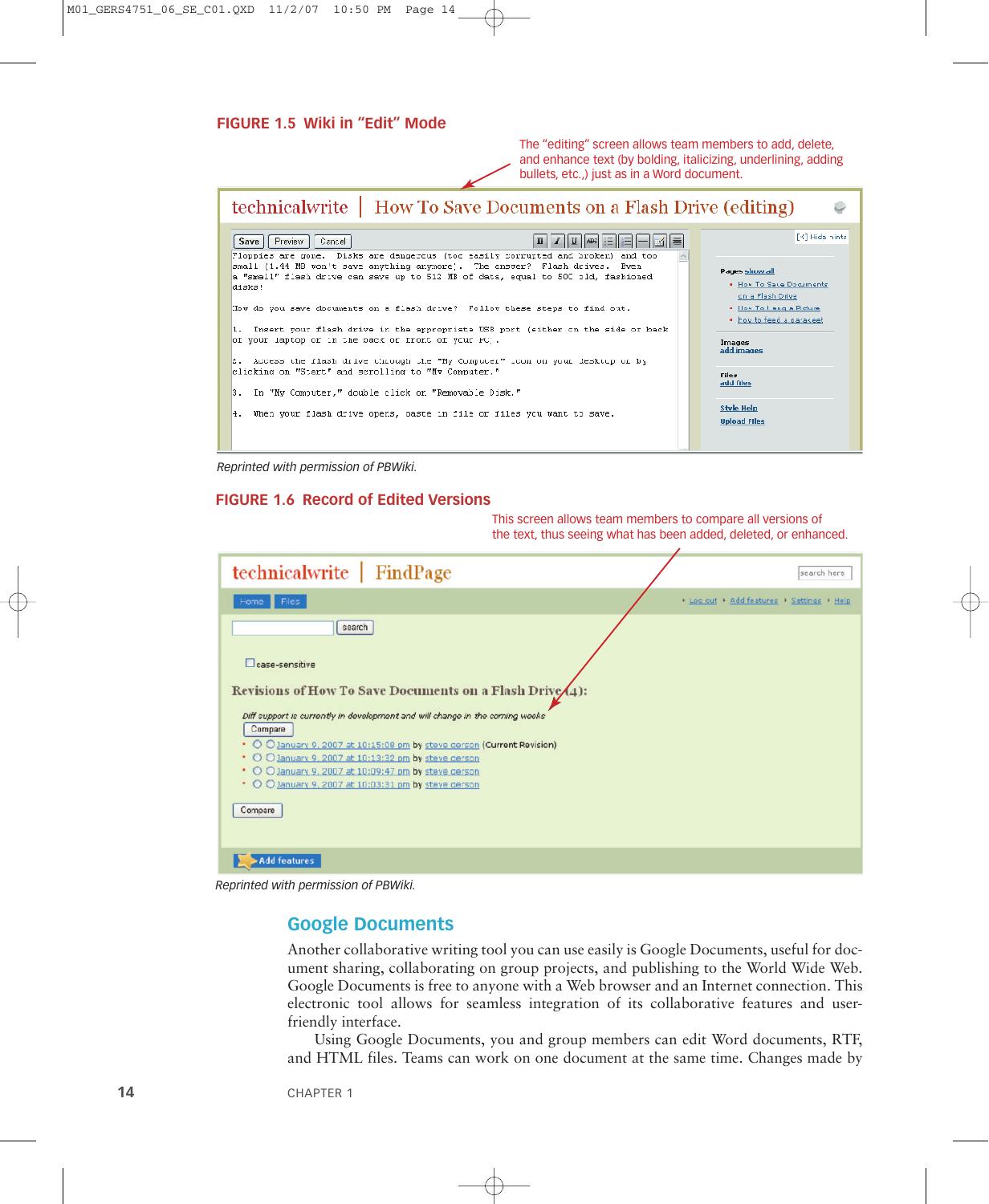one writer will be seen by all team members instantly. Google Documents provide you these benefits:

- View a document's revision history.
- Return to earlier versions.
- Edit and view a document.
- Add new team members or delete writers.
- Post documents to a blog or publish a document to a Web page.

#### **Challenges to Effective Teamwork**

Any collaborative activity is challenging to manage: Team members do not show up for class or work; one student or employee monopolizes the activity while another individual snoozes; people exert varying amounts of enthusiasm and ability; personalities clash. Some people fight over everything. Occasionally, when a boss participates on a team, employees fear speaking openly. Some team members will not stay on the subject. One team member will not complete her assignments ("Individual's and Teams' Roles and Responsibilities" 2003). Group dynamics are difficult and can lead to performance gaps.

#### **Human Performance Improvement**

Human Performance Improvement (HPI) focuses on "root cause analysis" to assess and overcome the barriers inherent in teamwork. To close performance gaps, HPI analyzes the following possible causes for collaborative breakdowns.

- **1. Knowledge**—Perhaps employees do not know how to perform a task. They have never acquired the correct skills or do not understand which skills are needed to complete the specific job. Varying skills of team members can impede the group's progress.
- **2. Resources**—Think of these possibilities: Tools are broken or missing; the department is out of funds; you do not have enough personnel to do the job; the raw material needed for the job is below par; you ordered one piece of machinery but were shipped something different; you needed 100 items but have only 50 in stock. To complete a project, you often have to solve problems with resources.
- **3. Processes**—For teams to succeed in collaborative projects, everyone must know what their responsibilities are. Who reports to whom? How will these reports be handled (orally, in writing)? Who does what job? Are responsibilities shared equally? Structure, of some sort, is needed to avoid chaos, lost time, inefficiency, hurt feelings, and many other challenges to teamwork. To achieve successful collaboration, the team should set and maintain effective procedures.
- **4. Information**—A team needs up-to-date and accurate information to function well. If required database information is late or incorrect, then the team will falter. If the information is too high tech for some of the team members, then a lack of understanding may undermine the team effort.
- **5. Support**—To succeed in any project, a team needs support. This could be financial, attitudinal, or managerial. When managers from different departments are fighting "turf wars" over ownership of a project, teams cannot succeed. Teams need enough money for staffing, personnel, or equipment.
- **6. Wellness**—A final consideration involves the team's health and well-being. People get sick or miss work for health reasons. People have car accidents. If a teammate must miss work for a day or an extended period, this will negatively impact the team's productivity. Stress and absences can lead to arguments, missed deadlines, erratic work schedules, and poor quality.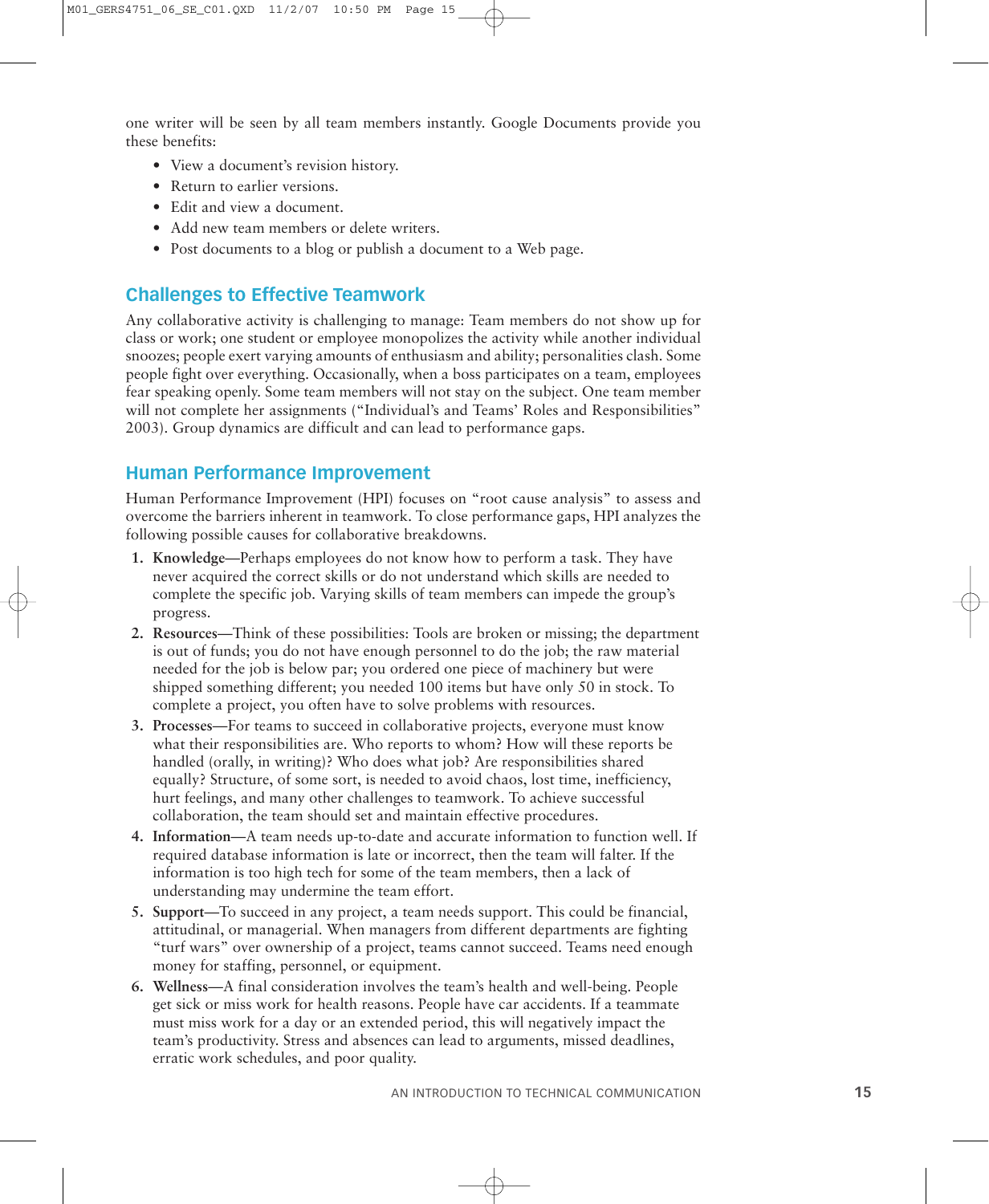**HPI Intervention Techniques.** After assessing root causes that challenge a team's success, HPI creates intervention options. These might include the following:

- Improved compensation packages
- Employee recognition programs
- Revised performance appraisals
- Improved employee training
- Simulations
- Mentoring or coaching
- Restructured work environments to enhance ergonomics
- Safety implementations
- Strategic planning changes
- Improved communication channels
- Health and wellness options—lectures, on-site fitness consultants, incentives to weight loss, and therapist and social worker interventions

People need help in order to work more effectively with each other. A progressive company recognizes these challenges and steps in to help.

### **CONFLICT RESOLUTION IN COLLABORATIVE PROJECTS**

To ensure that team members work well together and that projects are completed successfully, consider these approaches to conflict resolution.

- **1. Choose a team leader**—Sometimes, team leaders are chosen by management; sometimes, team leaders emerge from the group by consensus. However this person gains the position, he or she can serve many valuable purposes. The team leader becomes "point person," the individual whom all can turn to for assistance. He or she can solve problems, seek additional resources, or organize the team effort. For instance, a team leader can give the team direction, interface with management, and/or act as the team's mediator.
- **2. Set guidelines**—One reason that conflicts occur is because people do not know what to expect or what is expected of them. On the other hand, if expectations are clear, then several major sources of conflict can be resolved.

For example, one simple conflict might be related to time. A team member could be unaware of when the meeting will end and schedules another meeting. If that team member then has to leave the first meeting early, disrupting the team's progress, this can cause a conflict.

To solve this problem, set guidelines. Hold an initial meeting (online or teleconferenced for remote, virtual teams) to define goals and establish guidelines, establish project milestones, or create schedules for synchronous dialogues. Communicate to all team members (before the meeting via e-mail or early in a project) how long the project will last. Also, clarify the team's goals, the chain of command (if one exists), and each team member's responsibilities.

**3. Ensure that all team members have compatible hardware and software**—This is especially important for virtual, remote teams. To communicate successfully, all team members need access to the same e-mail platform. Some members cannot use Yahoo or MSN or Hotmail while others use Outlook. This would cause communication challenges if software is incompatible. The problem is further heightened when video or telephone equipment is different.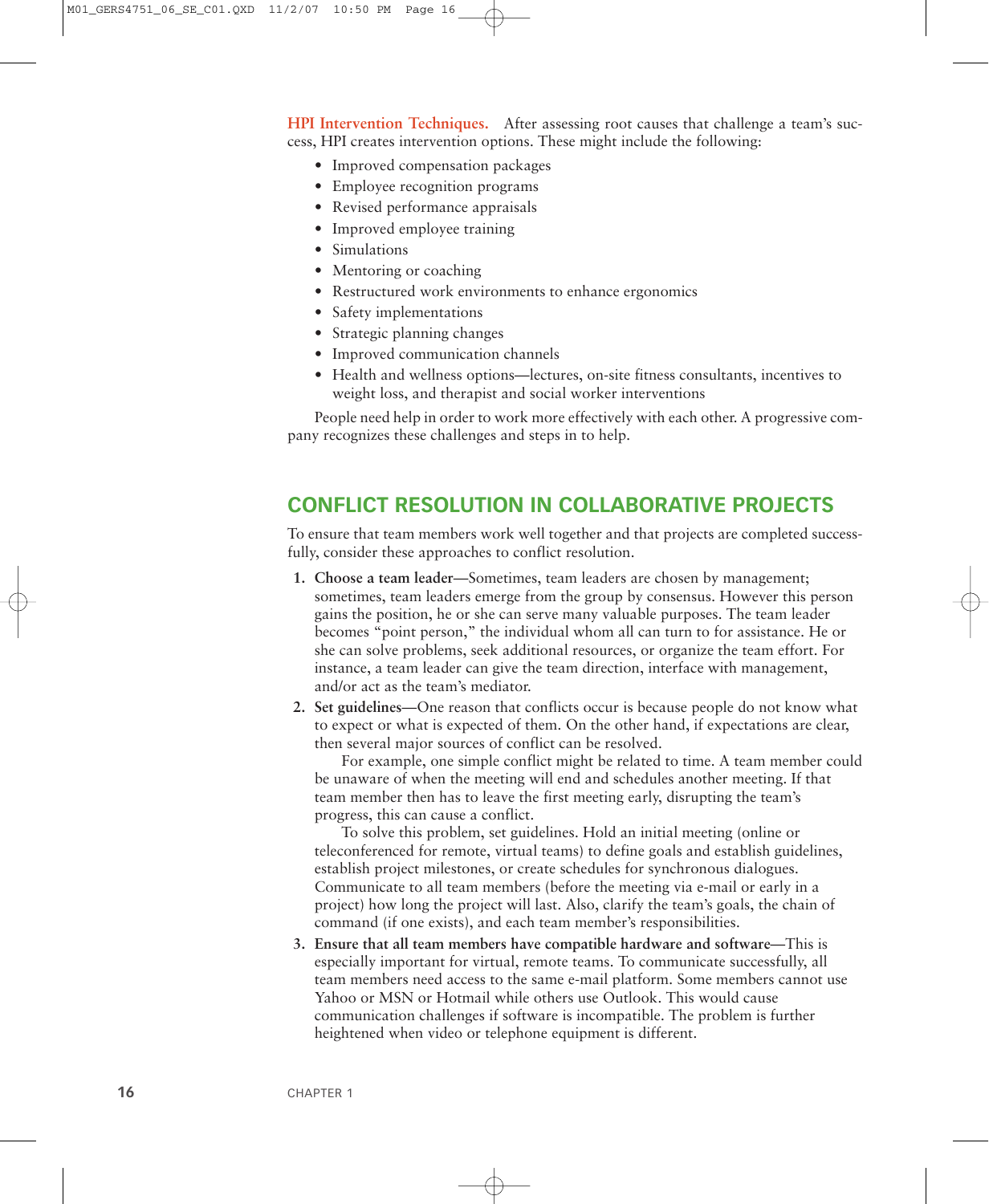**4. Encourage equal discussion and involvement**—A team's success demands that everyone participate. A team leader should encourage involvement and discussion. All team members should be mutually accountable for team results, including planning, writing, editing, proofreading, and packaging the finished project. Be sure that everyone is allowed a chance to give input.

Conflicts also arise when one person monopolizes the work. If one person speaks excessively, others will feel left out and disregarded. A team leader should ensure equal participation. He or she should call on others for their opinions and ask for additional input from the team.

In addition, team leaders must limit an overly aggressive team member's participation by saying, "Thanks, John, for your comments. Now, let's see what others have to say." Or, "Wait one second, John. I'll come back to you after we've heard from a few others."

- **5. Discourage taking sides**—Discussion is necessary, but conflict will arise if team members take sides. An "us against them" mentality will harm the team effort. You can avoid this pitfall by seeking consensus, tabling issues, creating subcommittees, or asking for help from an outside source (boss or teacher, for example).
- **6. Seek consensus**—Not every member of the team needs to agree on a course of action. However, a team cannot go forward without majority approval. To achieve consensus, your job as team leader is to listen to everyone's opinion, seek compromise, and value diversity. Conflict can be resolved by allowing everyone a chance to speak. Once everyone has spoken, then take a vote.
- **7. Table topics when necessary**—If an issue is so controversial that it cannot be agreed upon, take a time out. Tell the team, "Let's break for a few minutes. Then we can reconvene with fresh perspectives." Maybe you need to table the topic for the next meeting. Sometimes, conflicts need a cooling-off period.
- **8. Create subcommittees**—If a topic cannot be resolved, teammates are at odds, or sides are being taken, then create a subcommittee to resolve the conflict. Let a smaller group tackle the issue and report back to the larger team.
- **9. Find the good in the bad**—Occasionally, one team member comes to a meeting with an agenda. This person does not agree with the way things have been handled in the past or the way things are being handled presently. You do not agree, nor do other team members. However, you cannot resolve this issue simply by saying, "That's not how we do things." A disgruntled team member will not accept such a limited viewpoint.

As team leader, seek compromise. Let the challenging team member speak. Discuss each of the points of dissension. Allow for input from the team. Some of the ideas might have more merit than you originally assumed.

**10. Deal with individuals individually**—From time to time, a team member will cause problems for the group. The teammate might speak out of turn or say inappropriate things. These could include off-color or off-topic comments. A team member might cause problems for the group by habitually showing up late, missing meetings, or monopolizing discussions.

To handle these conflicts, avoid pointing a finger of blame at this person during the meeting. Do not react aggressively or impatiently. Doing so will lead to the following problems:

- Your reaction might call more attention to this person. Sometimes people come to meetings late or speak out in a group *just* to get attention. If you react, you might give the individual exactly what he wants.
- Your reaction might embarrass this person.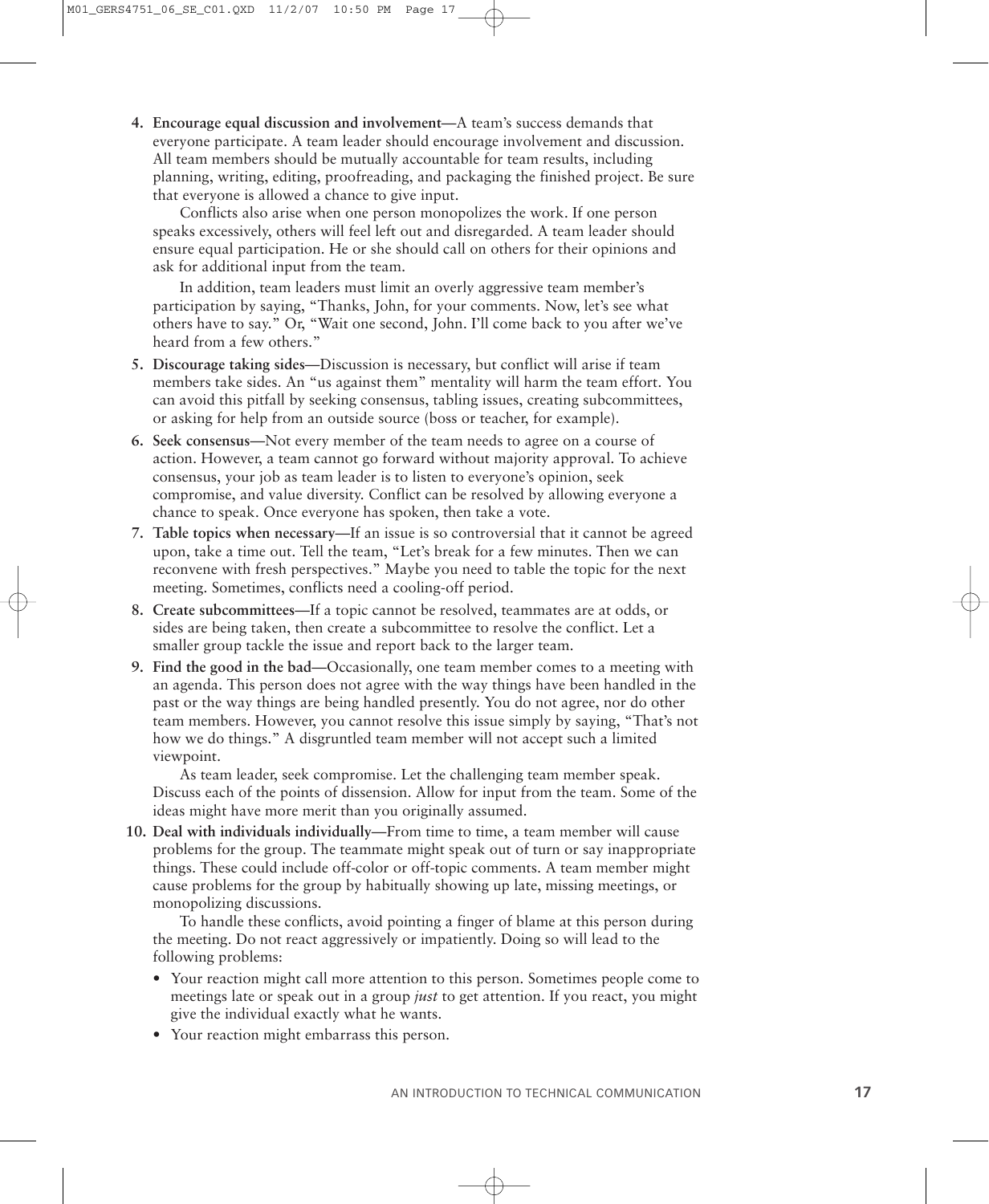- Your reaction might make you look unprofessional.
- Your reaction might deter others from speaking out. You want an open environment, allowing for a free exchange of ideas.

Speak to any offending team members individually. This could be accomplished at a later date, in your office, or during a coffee break. Speaking to the person later and individually might defuse the conflict.

- **11. Stay calm**—Act professionally when dealing with conflict. To resolve conflicts, speak slowly, keep your voice steady and quiet, and stay seated (rising will look too aggressive). You also might want to take notes. This will provide you with a record of the discussion.
- **12. Remove, reassign, or replace if necessary**—Finally, if a team member cannot be calmed, cannot agree with the majority, or has too many other conflicts, your best course of action might be to remove, reassign, or replace this individual.

#### **CHECKLIST FOR COLLABORATION**

- 1. Have you chosen a team leader (or has a team leader been assigned)?
- 2. Do all participants understand the team's goal and their individual responsibilities?
- 3. Does the team have a schedule, complete with milestones and target due dates?
- 4. Does the team have compatible hardware and software?
	- 5. In planning the team's project, did you seek consensus?
- \_\_\_\_\_ 6. Have all participants been allowed to express themselves?
- 7. If conflicts occurred, did you table topics for later discussion or additional research?
- 8. Did you encourage diversity of opinion?
- 9. Have you avoided confronting people in public, choosing to meet with individuals privately to discuss concerns?
- 10. If challenges continue, have you reassigned team members?

# **CHAPTER HIGHLIGHTS**

- 1. Technical communication is written for and about business and industry and focuses on products and services.
- 2. Technical communication is an important part of your everyday work life. It can consume as much as 31 percent of a typical workweek.
- 3. Technical communication costs a company both time and money, so employees must write effectively.
- 4. The top skills employers want include communication skills, honesty, interpersonal skills, a strong work ethic, and teamwork.
- 5. Avoid "silo building," isolating yourself on the job.
- 6. Working in teams allows you to see issues from several points of view.
- 7. Human Performance Improvement (HPI) solves problems—"gaps"—inherent in teamwork.
- 8. Problems teams face include varied knowledge levels, differing motives, and insufficient resources.
- 9. Conflict resolution strategies are essential to a team's success.
- 10. To resolve conflicts in a team, you should set guidelines, encourage all to participate, and avoid taking sides.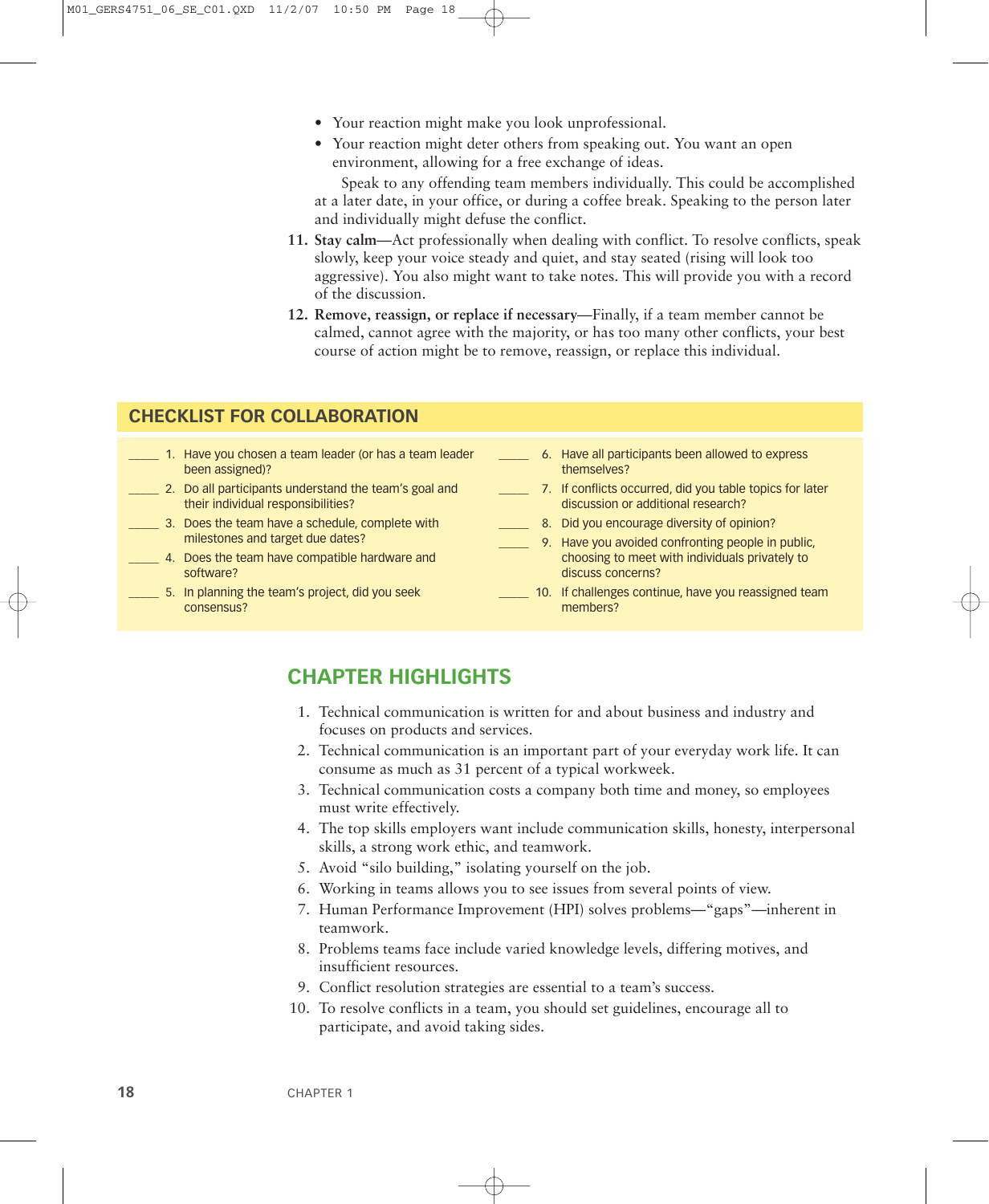# **APPLY YOUR KNOWLEDGE**

# **CASE STUDY**

You are the team leader of a work project at Gulfview Architectural and Engineering Services. The team has been involved in this project for a year. During the year, the team has met weekly, every Wednesday at 8:00 A.M. It is now time to assess the team's successes and areas needing improvement.

Your goal will be to recommend changes as needed before the team begins its second year on this project. You have encountered the following problems.

• One team member, Caroline Jensen, misses meetings regularly. In fact, she has missed at least one meeting a month during the past year. Occasionally, she missed two or three in a row. You have met with Caroline to discuss the problem. She says she has had child care issues that have forced her to use the company's flextime option, allowing her to come to work later than usual, at 9:00 A.M.



- Another team member, Tasha Stapleton, tends to talk a lot during the meetings. She has good things to say, but she speaks her mind very loudly and interrupts others as they are speaking. She also elaborates on her points in great detail, even when the point has been made.
- A third team member, Sharon Mitchell, almost never provides her input during the meetings. She will e-mail comments later or talk to people during breaks. Her comments are valid and on topic, but not everyone gets to hear what she says.
- A fourth team member, Craig Mabrito, is very impatient during the meetings. This is evident from his verbal and nonverbal communication. He grunts, slouches, drums on the table, and gets up to walk around while others are speaking.
- A fifth employee, Julie Jones, is overly aggressive. She is confrontational, both verbally and physically. Julie points her finger at people when she speaks, raises her voice to drown out others as they speak, and uses sarcasm as a weapon. Julie also crowds people, standing very close to them when speaking.

#### **Assignment**

How will you handle these challenges? Try this approach:

- *Analyze* the problem(s). To do so, brainstorm. What gaps might exist causing these problems?
- *Invent* or envision solutions. How would you solve the problems? Consider Human Performance Improvement issues, as discussed in this chapter.
- *Plan* your approach. To do so, establish verifiable measures of success (including time frames and quantifiable actions).

Write an e-mail to your instructor sharing your findings.

# **INDIVIDUAL AND TEAM PROJECTS Teamwork—Business and Industry Expectations**

Individually or in small groups, visit local banks, hospitals, police or fire stations, city offices, service organizations, manufacturing companies, engineering companies, or architectural firms. Once you

AN INTRODUCTION TO TECHNICAL COMMUNICATION **19**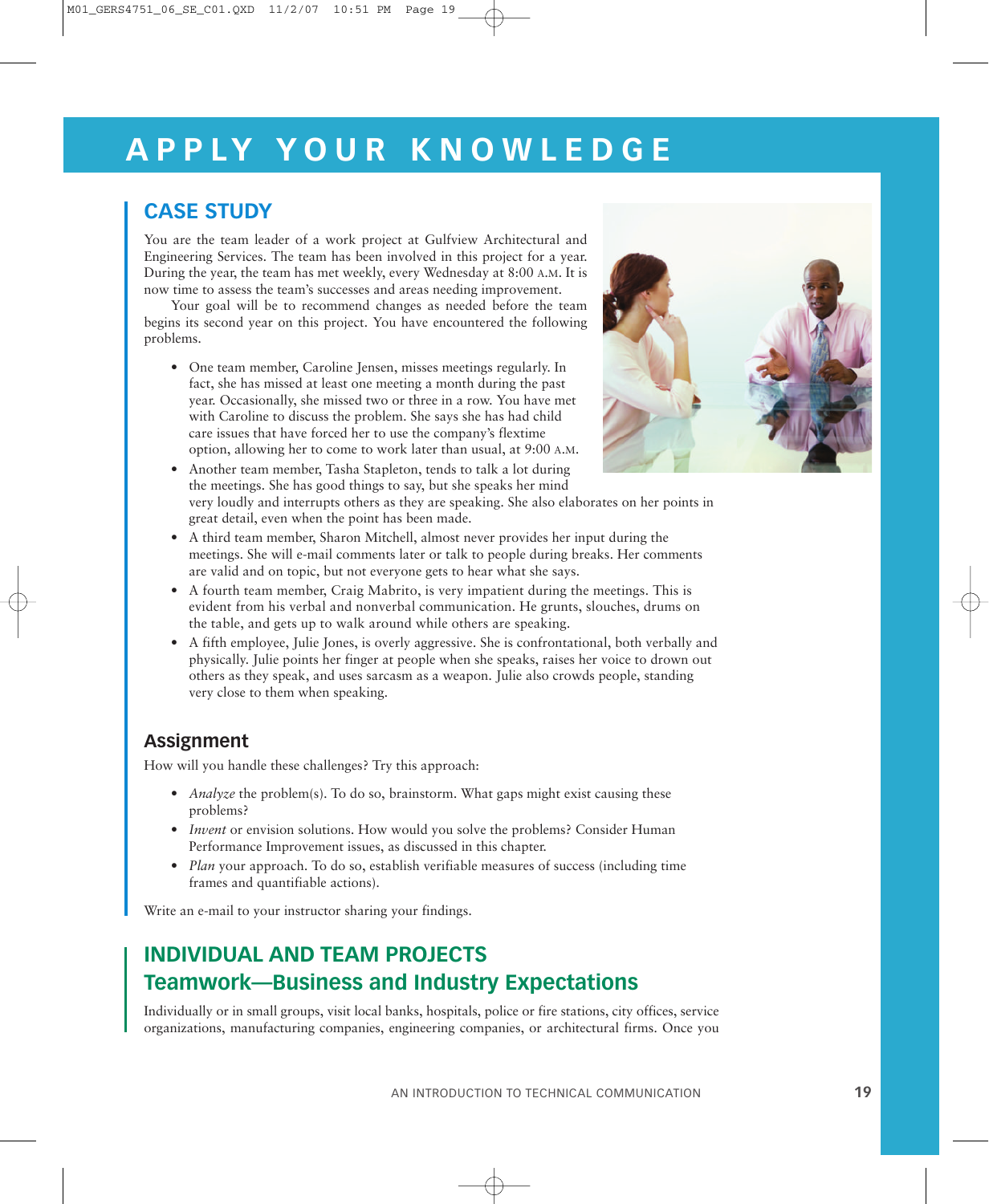and your teammates have visited these sites, have asked your questions (see the following assignments), and have completed your research, share your findings using one of the following methods.

- **Oral**—as a team, give a three- to five-minute briefing to share with your colleagues the results of your research.
- **Oral**—invite employee representatives from other work environments to share with your class their responses to your questions.
- Written—write a team memo, letter, or report about your findings.
- 1. Ask employees at the sites you visit if, how, and how often they are involved in team projects. In your team, assess your findings and report your discoveries.
- 2. Ask employees at the sites you visit about the challenges they face with conflict resolution. In your team, assess your findings and report your discoveries.
- 3. Use the Internet and/or your library to research companies that rely on teamwork. Focus on which industries these companies represent and the goals of their team projects. You could also consider the challenges they encounter, their means of resolving conflicts, the numbers of individuals on each team, and whether the teams are cross-functional. Then report these findings to your professor or classmates, either orally or in writing.
- 4. Visit the Society for Technical Communication (STC) Web site to learn about its membership. See which industries employ technical communicators and determine these writers' job responsibilities. Also, learn which colleges and universities have programs in technical communication and what the programs entail. What else can you learn about technical communication from the STC Web site?
- 5. Research major publications of technical communication, such as *Intercom, Technical Communication,* and *The Journal of Scientific and Technical Communication.* On what topics do the articles in these journals focus?

# **PROBLEM-SOLVING THINK PIECES**

To understand and practice conflict resolution, complete the following assignments.

1. **Attend a meeting.** This could be at your church, synagogue, or mosque; a city council meeting; your school, college, or university's board of trustees meeting; or a meeting at your place of employment. Was the meeting successful? Did it have room for improvement? To help answer these questions, use the following Conflict Resolution in Team Meetings Matrix. Then report your findings to your professor or classmates, either orally or in writing. Write an e-mail message, memo, or report, for example.

| <b>Conflict Resolution In Team Meetings Matrix</b>                            |            |           |                 |
|-------------------------------------------------------------------------------|------------|-----------|-----------------|
| Goals                                                                         | <b>Yes</b> | <b>No</b> | <b>Comments</b> |
| 1. Were meeting guidelines clear?                                             |            |           |                 |
| 2. Did the meeting facilitator encourage equal discussion<br>and involvement? |            |           |                 |
| 3. Were the meeting's attendees discouraged from taking<br>sides?             |            |           |                 |
| 4. Did the meeting facilitator seek consensus?                                |            |           |                 |
| 5. Were topics tabled if necessary?                                           |            |           |                 |
| 6. Were subcommittees created if necessary?                                   |            |           |                 |
| 7. Did the meeting facilitator find the good in the bad?                      |            |           |                 |
| 8. Did the meeting facilitator deal with individuals<br><i>individually?</i>  |            |           |                 |
| 9. Did the meeting's facilitator stay calm?                                   |            |           |                 |